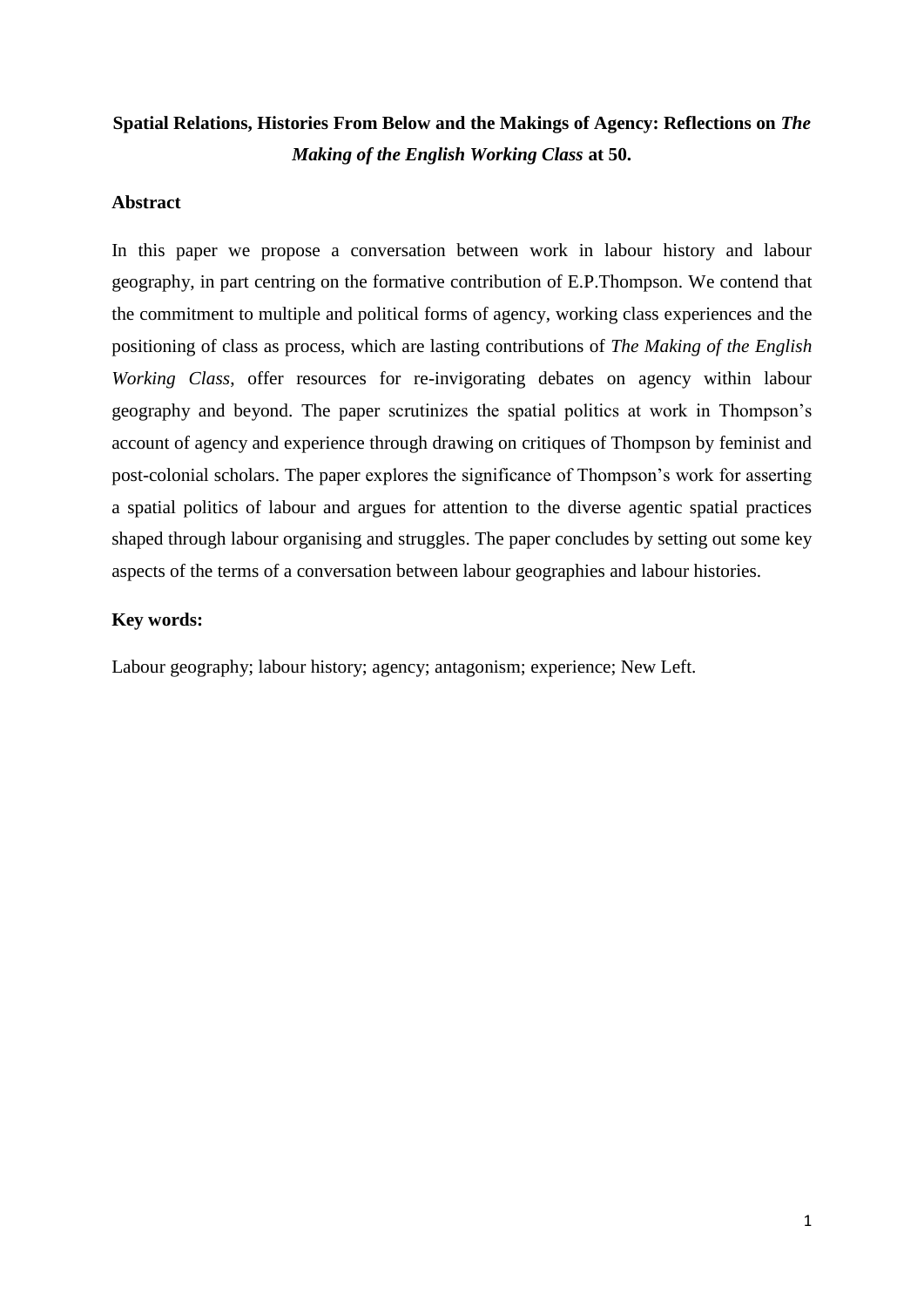# **Spatial Relations, Histories From Below and the Makings of Agency: Reflections on** *The Making of the English Working Class* **at 50.**

# **1. Introduction**

**.** 

E.P.Thompson's *The Making of the English Working Class* (hereafter *Making*) was foundational to the historical and intellectual movement which became characterised as 'history from below'.<sup>1</sup> Published in 1963 it has been much critiqued, debated and utilised ever since. 2013 was the fiftieth anniversary of this key text; this anniversary and some of the debates it has engendered make this a fitting time to revisit Thompson's work and the geographies and spatial imaginaries it articulated.<sup>2</sup> In particular we seek to use interpretations of Thompson's work as a starting point to think about the terms of discussion between labour history and labour geography. While there have always been cross-overs and engagements between work in labour history and labour geography there has been relatively little systematic discussion of the relations between these two sub-disciplines (see also Ellem and McGrath-Champ, 2012). Here we argue that a conversation between work in labour history and labour geography, in part centring on the formative contribution of E.P.Thompson, can stimulate attempts to rethink the relations between labour, space and agency.

Recent reviews of work by labour geographers have questioned the ways in which labour geography positions labour and constructs working class agency (Castree, 2007, Coe and Jordhus-Lier, 2010a, 2010b, Tufts and Savage, 2009, Mitchell, 2011). In this paper we contend that the commitment to multiple and politicised forms of agency and the positioning of class as process, which are key contributions of the *Making*, offer resources for reinvigorating debates on agency within labour geography and beyond. The first section uses Thompson's work as a way in to thinking about different accounts of the relations between agency, space and labour; the second section considers the ways in which Thompson navigates tensions between structure and agency; the third section explores the significance of Thompson's work for asserting a spatial politics of labour and the fourth section explores

<sup>&</sup>lt;sup>1</sup> In the following paper we use the text of the 1968 edition, which was slightly revised from the original and included a typically spirited response by Thompson to key criticisms of the book. We use the term 'histories from below' to signal the diverse approaches that shape work in this tradition, see Bressey, 2014.

<sup>2</sup> This paper takes Thompson's *Making* and geographers engagement with it as its key focus and for reasons of space it does not engage in depth with Thompson's other work. His work on customs/commoning/moral economy, in particular has been influential in debates on agrarian/ rural resistance. For a useful critical engagement with this work in the context of the Captain Swing risings, see Griffin, 2012.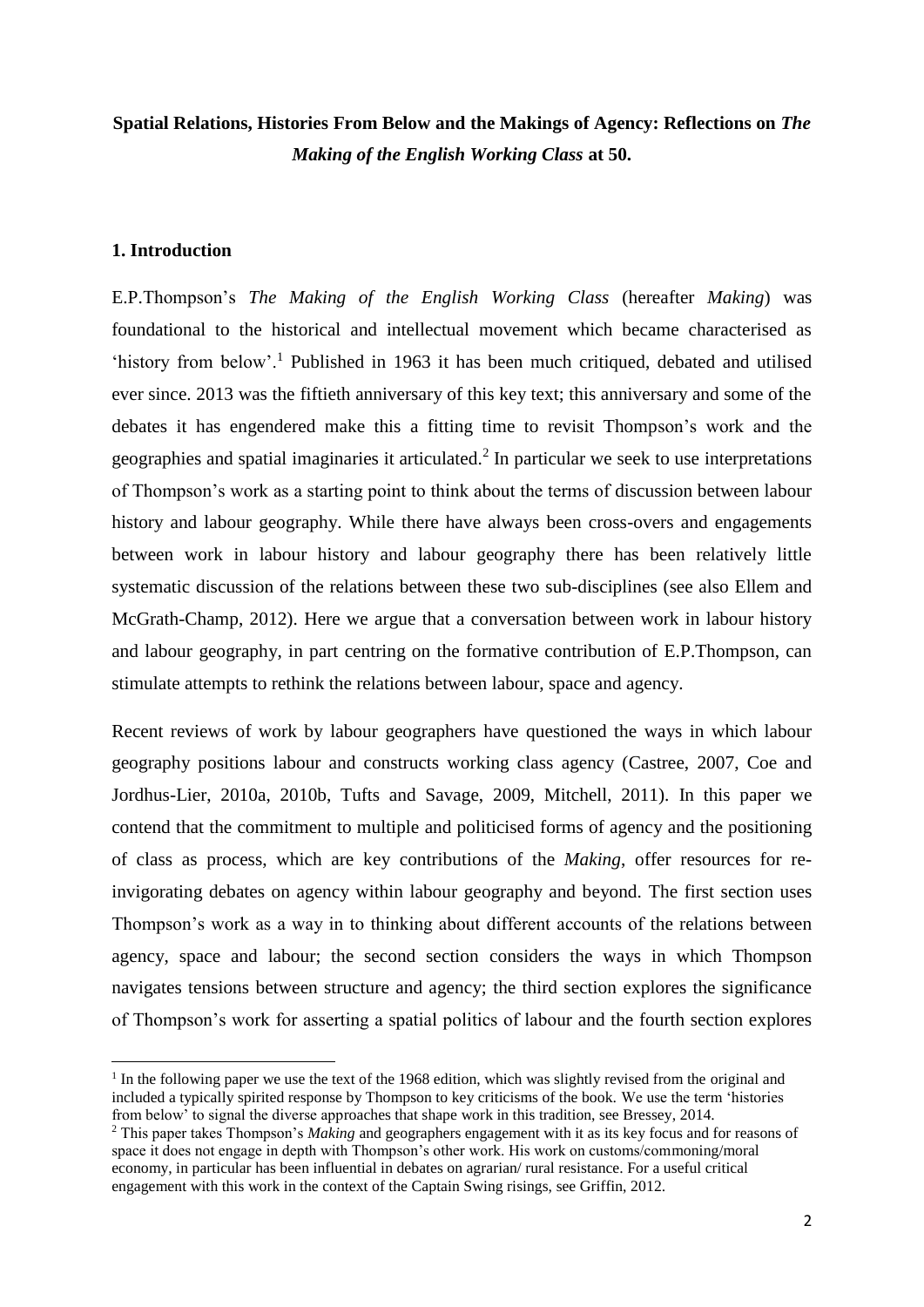the diverse agentic spatial practices shaped through labour organising and struggles.We conclude by setting out an agenda for key elements of a conversation between labour history and labour geography.

## **2. Labour Geography, Thompson and Questions of Agency**

Labour geography has been grounded upon an enduring commitment to foregrounding 'the manipulation of space by workers and unions' (Herod, 1998a: 5) and has produced accounts which have established labour as significant 'geographical actors' (Castree, 2007: 855, Coe et al, 2004). As Don Mitchell argues, it has sought to ensure that 'workers' agency is right at the heart of any analysis of the ongoing historical geography of capitalism' (Mitchell, 2011: 565). Central to this project has been a concern with diverse forms of labour agency as a counter to 'capital-centred' accounts of the production of space and place. Thus, for Jamie Peck, labour geography has declared 'simultaneous commitments to labour's agency in the abstract, in normative terms, and in methodological practice' (Peck 2013: 109).

There are significant resonances between these claims and the central contributions of Thompson's *Making* which famously argued that class needed to be thought of as a 'historical relationship', as a process and not as a 'thing' (Thompson, 1968: 9-10). The foregrounding of the 'agency' of working class actors in the text both inspired historians (and others) in many parts of the world and gave rise to rigorous critique (e.g. Anderson, 1980, Epstein,  $2001$ <sup>3</sup>. Thompson notes that he adopted the term 'making' in the title 'because it is a study in an active process, which owes as much to agency as to conditioning'. The 'working class', he avers, 'did not rise like the sun at an appointed time. It was present at its own making' (Thompson, 1968: 9). This engagement with agency and with a diverse sense of working class 'experience' was an intervention in an existing field of labour history which was dominated by a rather arid sense of official trade union histories and a focus on living standards.

The book was also a decisive political intervention which was shaped by Thompson's role as a key figure in the anti-Stalinist New Left after his departure from the Communist Party in 1956 (see Featherstone, 2012, Kenny, 1995). Thompson had been a leading intellectual presence in both the Communist Party Historian's Group and the dissident Communist

1

<sup>&</sup>lt;sup>3</sup> The detailed debates over materialism and the linguistic/cultural turn in history which were in part prompted by and in part a reaction against Thompsonian social history are beyond the scope of this paper, for a useful summary of these debates, see Epstein, 2001: 1-9 .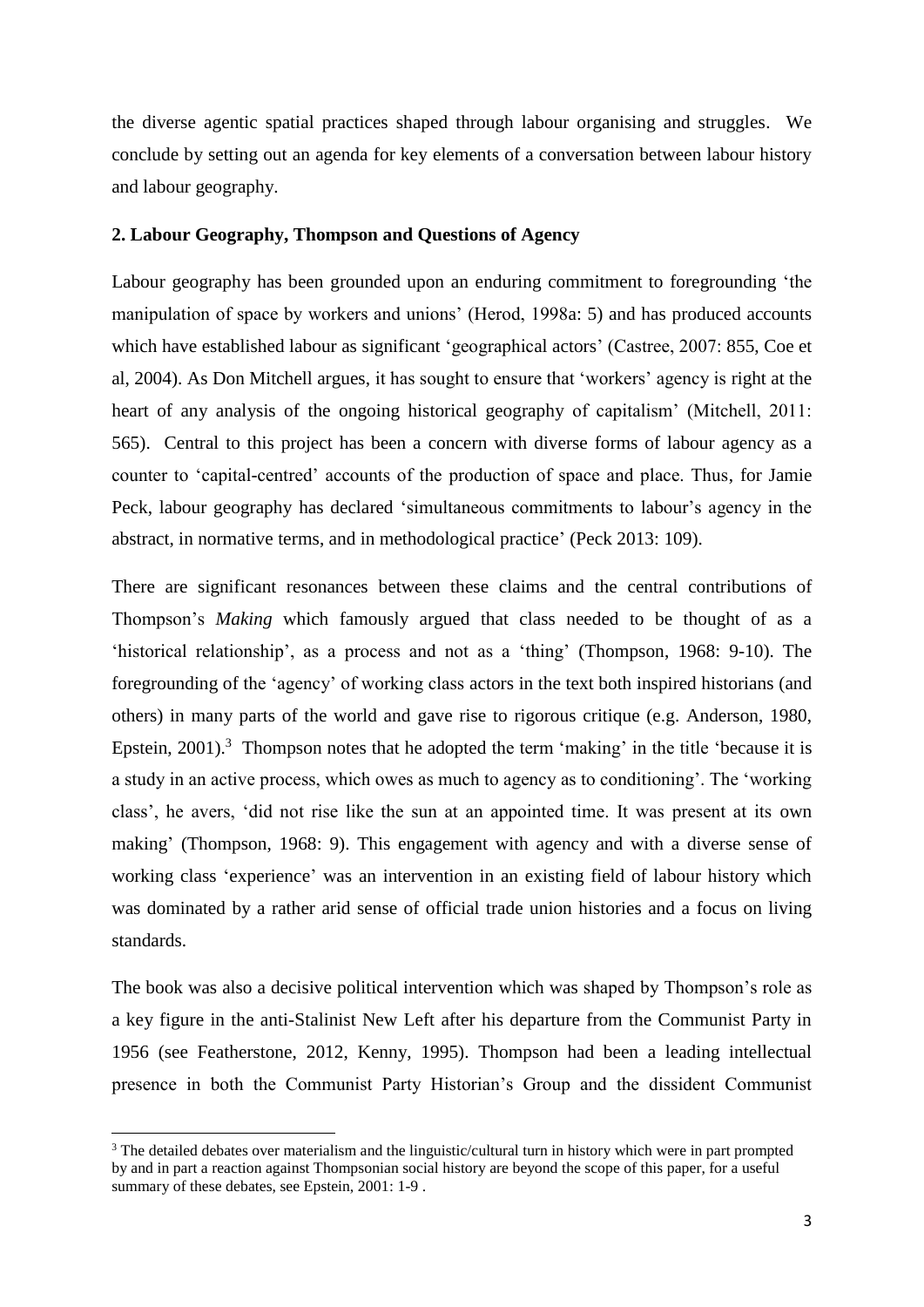opposition focussed around the *Reasoner* and then *New Reasoner* which he co-edited with John Saville. This political formation shaped a critique of 'the mechanical theory of human consciousness' that Thompson saw as central to Stalinism (Thompson, 2014: 44). As Bryan Palmer notes, the 'great achievement' of the *Making* was the 'unmistakable rupture it forced in the historical literature, where class formation could no longer simply be posed, by radicals and reactionaries alike, as a mechanical reflection of economic change' (Palmer, 1994: 94).

These anti-Stalinist political commitments were integral to Thompson's detailed reconstructions of labourers' struggles, worldviews and political activity. While many theoretical accounts of labour and agency remain frustratingly abstract Thompson's approach was grounded in a direct engagement with the 'lived experience' and struggles of differently placed workers; though London and the West-Riding of Yorkshire loom large in his accounts. Such a placed analysis of working class formation, however, often belied the significant claims and imaginaries that were worked through the text (Sarkar, 1997). Thompson, as Jacques Rancière has noted, 'chose as the inaugural scene in the "making" of the English working class' a 'modest event': 'the January 1792 meeting, in a London tavern, of nine honest and industrious workers seized with the singular conviction that every adult person in possession of reason had, as much as anyone else, the capacity to elect the members of parliament' (Rancière, 1994: 91-92). For Rancière '[n]othing here seems out of the ordinary. And nonetheless it is heresy, the "separation" constitutive of the modern social movement that is declared'.

In this regard, it is useful to position the *Making* as a text which is about challenges to the constitution of the political (Rancière, 1994). Thompson's work produces an account of the formation of working class movements which takes them seriously as *political* actors. Thus Rancière positions Thompson's engagement with the term 'Members Unlimited' in the opening chapter of the text is a significant 'rupture in the symbolic markers in the political order' (1994: 92). He argues that the 'modern social movement has its place of origin in this pure rupture or pure opening, which the political practices of incorporation and the modes of objectification of social science will apply themselves to warding off: it is that of a class that is no longer a class but "the dissolution of all classes"' (Rancière, 1994: 92). Rancière's reading of the opening to the *Making*, then, sees it as an emblematic moment where the political is reshaped; where what he terms the 'part that has no part' is included- and in so doing reshapes the 'partition of the sensible' (cf Rancière, 1999).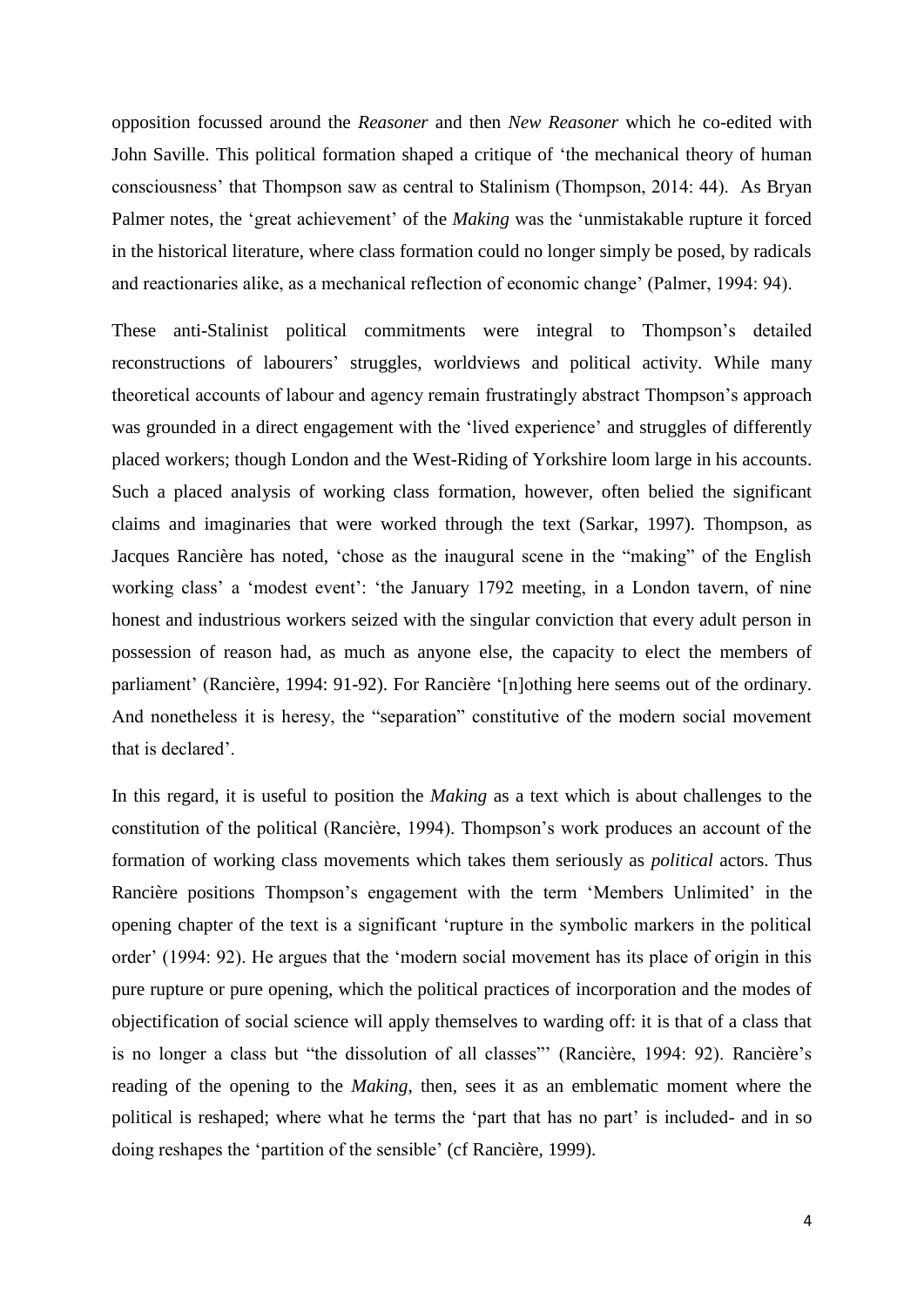There have, however, been more critical readings of the founding of the LCS which question whose agency and whose experience is foregrounded in Thompson's account. Thus Thompson analyses the role of the LCS primarily through the life of its first secretary, the Scottish shoe maker, Thomas Hardy. Thompson's account of Hardy, however, arguably leads to an account which downplays intersections between class, race and gender. Joan Scott (1999) has commented on the relative invisibility of women within the text and observes that those who are present remain largely confined to domesticity. She contends that historians should not be bound by 'the analytic frame of Thompson's history' but instead seek methods that problematise 'all the connections it so readily assumes' (Scott, 1999: 87, see also Clark, 1995).

A key challenge to the analytical frames and geographical limits of Thompson's work is Peter Linebaugh and Marcus Rediker's account of the motley resistances of the 'Atlantic working class' in their *Many Headed Hydra* (Linebaugh and Rediker, 2000). While very much influenced by the tradition of Thompsonian social history they recast the LCS as part of Atlantic circulations of revolt and forms of political organisation, rather than as part of a sealed tradition of the rights of 'freeborn Englishmen'. They note that Thomas Hardy was influenced by 'the organizational and intellectual innovations of the motley crew (the committees of correspondence [from the American Revolution] and abolitionist literature)' (Linebaugh and Rediker, 2000: 337). In contrast to Thompson, Linebaugh and Rediker foreground the friendships between Thomas Hardy, Lydia Hardy and the ex-slave, abolitionist and writer Olaudah Equiano which they position as central to some of the political exchanges and intersections in the formation of the LCS (Linebaugh and Rediker, 2000: 337-9 see also Linebaugh, 1986). Hardy drew on his friendship with Equiano (Gustavus Vassa) to facilitate linkages between activists working for political reform in London and Sheffield, relationships which locate the formation of the LCS as part of the 'irreducible social heterogeneity and transnationalism of the cultures of anti-slavery' (Fischer, 2004: 226, see also Gilroy, 1993: 10-11, Featherstone, 2008). This emphasises the need to think critically about who in the excluded 'part' becomes recognised as political actors and suggests that it is necessary to consider how labour is politicised, through what spatialities and on what terms.

This emphasis on the organising experiences of workers links to labour geographer's work which seeks to politicise the spatial activities of labour. Cumbers et al (2010: 55) have argued that 'Thompson's reminder of a perspective from below that seeks to understand capital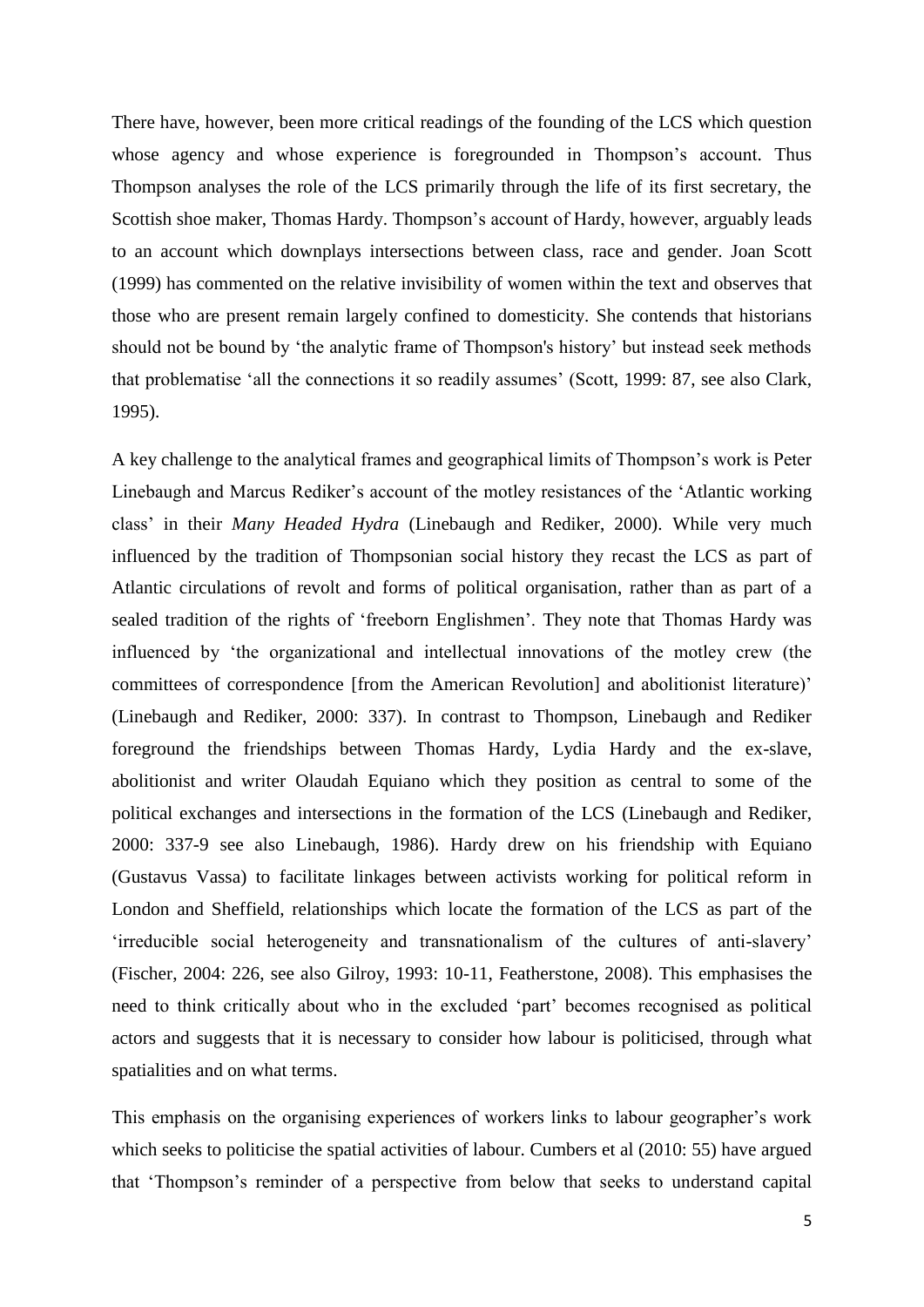accumulation as an unfolding and open dynamic of class struggle, not a 'script' being played out according to some abstract laws of capital' has important implications for labour geography. They position Thompson's work as a useful counter to 'capital-centred' accounts of the production of space which were an early target of labour geographers. Thus Herod argues that although Harvey (1982: 412) suggested that 'his analysis allowed us to think about 'how capital and labour can use space as a weapon in class struggle', in practice his efforts to theorize how the geography of capitalism is made principally focused on the former' (Herod, 2001: 29).

In this regard, the dynamic character of Thompson's intervention in considering how working class traditions are invoked, articulated and politicised was largely missed in early interventions in labour geography which tended to reduce Thompson's work to the assertion of a historical tradition of labour in particular places. Thus, writing in *Organizing the Landscape*, an edited collection that shaped the terms of early debates in 'labour geography', Andy Herod positioned Thompson's work as part of the 'examinations of working-class traditions related to union organizing' which 'have tended to emphasize how the cultural practices that represent and exemplify such traditions are reproduced historically'. For Herod such approaches are limited as they 'have paid less attention to their spatial aspects, except in the narrow terms of delineating the locations in which these traditions predominate' (Herod, 1998b: 124). In similar terms Jane Wills contended in the same volume that while Thompson's work was central to shaping the 'idea that the workers can make and shape their own history' he constructed class relationships as 'historical ones' (Wills, 1998: 132). She contends that 'understanding geographies of trade-union organization involves more than looking at the historical development of class in particular places' (Wills, 1998: 132).

Such caution about reducing labour to a limited sense of 'place-based traditions' is well founded**.** The reworking of capital's spatial fix to include workers spatial strategies was integral to labour geography's agenda of critically reformulating economic geography (Herod, 2001). Indeed as Andy Herod has noted he wanted to 'take from Thompson a more "agentic" view of working-class people but to use it to develop explicitly an understanding of labor's spatial politics' (Herod, pers comm.). While the *Making* does not explicitly engage with spatial politics, it nonetheless engages in creative and productive ways with the ways in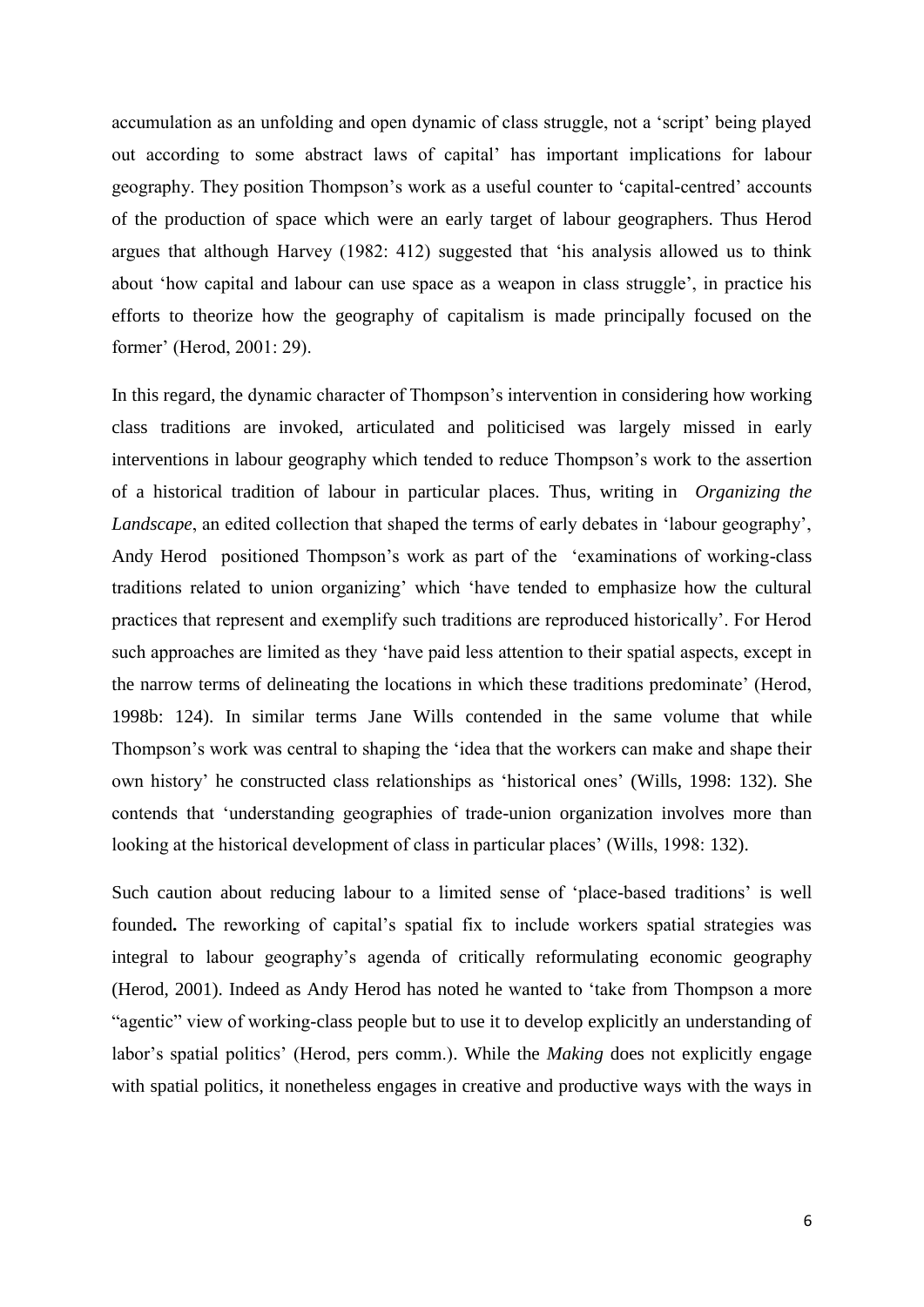which diverse geographies of working class political activity emerge.<sup>4</sup> There is, for example Thompson's powerful sense of the scepticism of northern workers to London-based radicalism which explores the contested relations through which such politics were constructed (see Thompson, 1968: 711-713). This was a broader theme in Thompson's work and political activity; his 1960 essay on the Leeds radical and Independent Labour Party activist Tom Maguire opens, for example, with his scepticism about the dismissal of 'provincial events' as 'shadowy incidents or unaccountable spontaneous upheavals on the periphery of the national scene' (Thompson, 1994:23). Such a perspective was arguably informed by being part of the 'impromptu gatherings' of communists at Leeds' station waiting to hear what had happened at the Party's executive committee. In 1956 following the Soviet invasion of Hungary, for example, 'rows and arguments' were to take 'place on the station platform itself' (Kettle, 1997: 181).<sup>5</sup>

Thompson's work and political activism, then, was alive both to the contested relations of agency, space and labour and some of the ways in which such relations were conditioned and structured. Such themes have been central to recent critical appraisals of labour geographies. Thus Jamie Peck has critiqued the 'privileging of agency' within labour geography and suggested that this has led to 'a (new) kind of structure-agency binary, in order to locate the project unambiguously on the side of unbounded political possibility' (Peck, 2013: 109-110). Neil Coe and David Jordhus-Lier have responded to such concerns by arguing that 'the notion of agency needs to be further conceptualised and fleshed out in terms of its multiple geographies and temporalities, and that the potential for worker action should always be seen in relation to the forms of capital, the state, the community and the labour market in which workers are incontrovertibly yet variably embedded' (Coe and Jordhus-Lier, 2010a: 213). To engage with such 'multiple geographies and temporalities' of labour agency Coe and Jordhus-Lier advocate a 'return' to questions of 'structuration', the body of work most obviously associated with the work of the sociologist Anthony Giddens, which they suggest 'provides a nuanced language for describing the relationship between actors, institutions and structures' (ibid, 215). The next section explores these relations between structure, agency and the political.

<sup>&</sup>lt;sup>4</sup> For suggestive remarks on how different Thompson's account of work-discipline might have been if he took space seriously as an analytical category as well as time, see Harvey 1985:11.

<sup>&</sup>lt;sup>5</sup> The disjuncture was shared. Stuart Hall talks about the shock of travelling to Halifax for early New Left Review editorial board meetings (Akomfrah, 2013).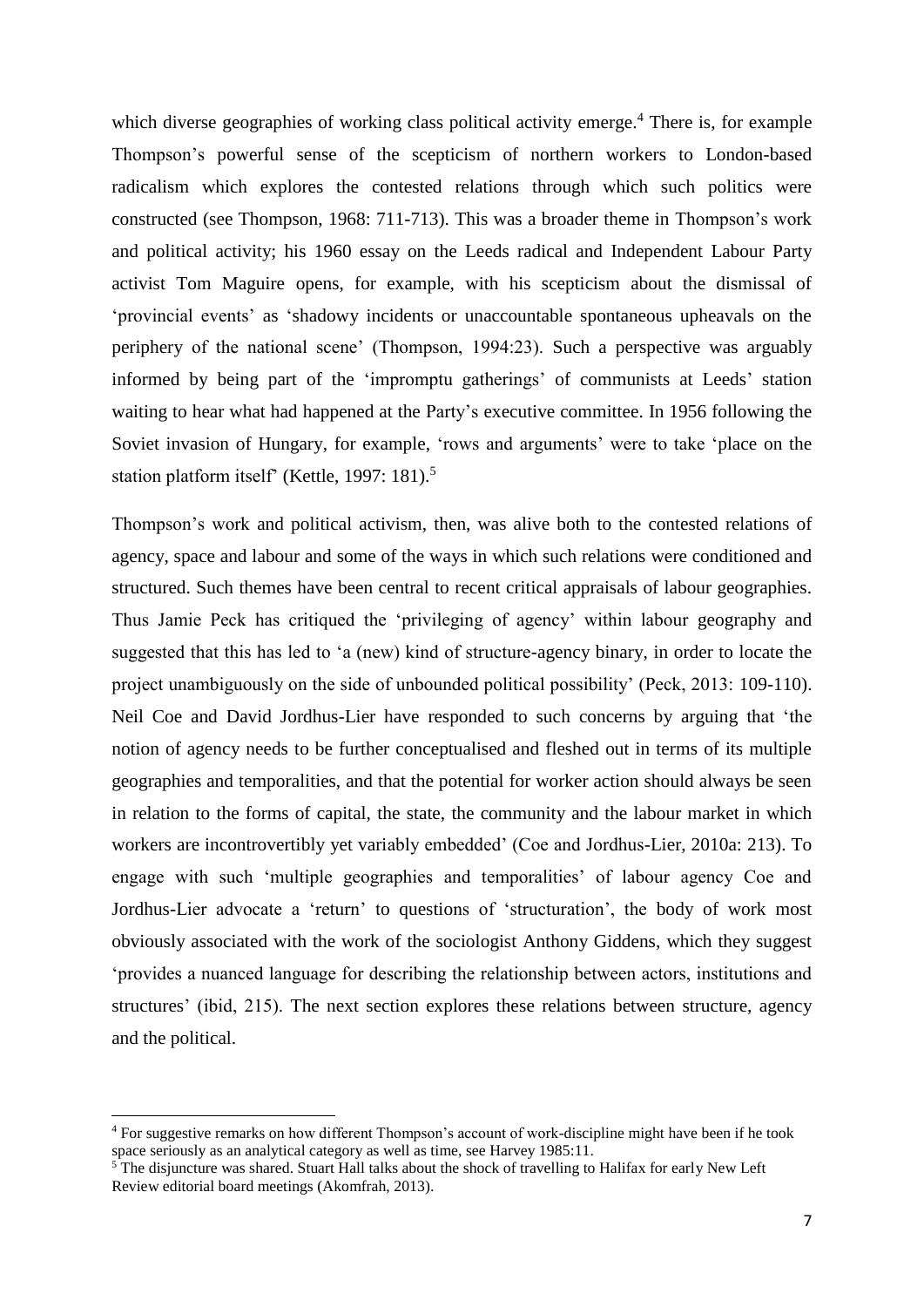#### **3. Contested Spatial-Temporal Constructions of Structure and Agency**

William Sewell Jr has noted that there are strong affinities between Giddens's account of structuration and Thompson's account of agency. Indeed Sewell Jr argues that 'Giddens's notions of agency and structure provide a better theoretical pivot for Thompson's account of class formation than Thompson's own amorphous concept of experience' (Sewell, 1990: 65, see also Giddens, 1987). For Sewell Jr, Giddens's work 'provides a theoretical vocabulary capable of accounting for what Thompson actually achieves in the text of the *Making* a portrayal of English workers as structurally constrained and endowed agents whose experience and knowledgeable action produced, in interaction with other agents operating under different structural constraints and endowments, a self-conscious working-class' (Sewell Jr, 1990: 66).

Derek Gregory goes further remarking that 'Thompson is no calligrapher illuminating the archives for the sake of some higher aesthetic; his whole project arises from definite political commitments and in turn entails definite political consequences, which spiral through what Anderson calls the "basic duality of the forms of historical determination" and which I have identified here as structuration' (Gregory, 1982: 15). Such readings of Thompson's text challenge critiques by writers such as Perry Anderson which associated his work with a 'voluntaristic' conception of agency. Thus Anderson argues that '[t]he jagged temporal breaks, and the uneven spatial distributions and displacements, of capital accumulation between 1790 and 1830 inevitably marked the composition of character of the nascent English proletariat. Yet they find no place in this account of its formation' (Anderson, 1980: 34). While Anderson offers an interesting and productive spatial imaginary here, he positions workers' agency as being articulated within these jagged breaks and uneven spatial distributions rather than having the potential to disrupt or reconfigure them.<sup>6</sup>

In opposition to Anderson, Renate Rosaldo argues that the *Making* 'sketches structural determinants and integrates them into a study of human agency' (Rosaldo, 1990: 114). Thus Thompson's (1968: 575) treatment of how the Combination Acts, enacted in 1799 and 1825 to repress nascent forms of collective organising, were negotiated through the activity of working class politics and combinations, provides a nuanced account of such 'conditioning',

<sup>6</sup> Thompson's (1978) own theoretical defence of his position in his polemical assault on *Althusser in Poverty of Theory* was not, however, particularly useful in conveying the nuances of his handling of agency and experience (see Hall, 1981, Sarkar, 1998).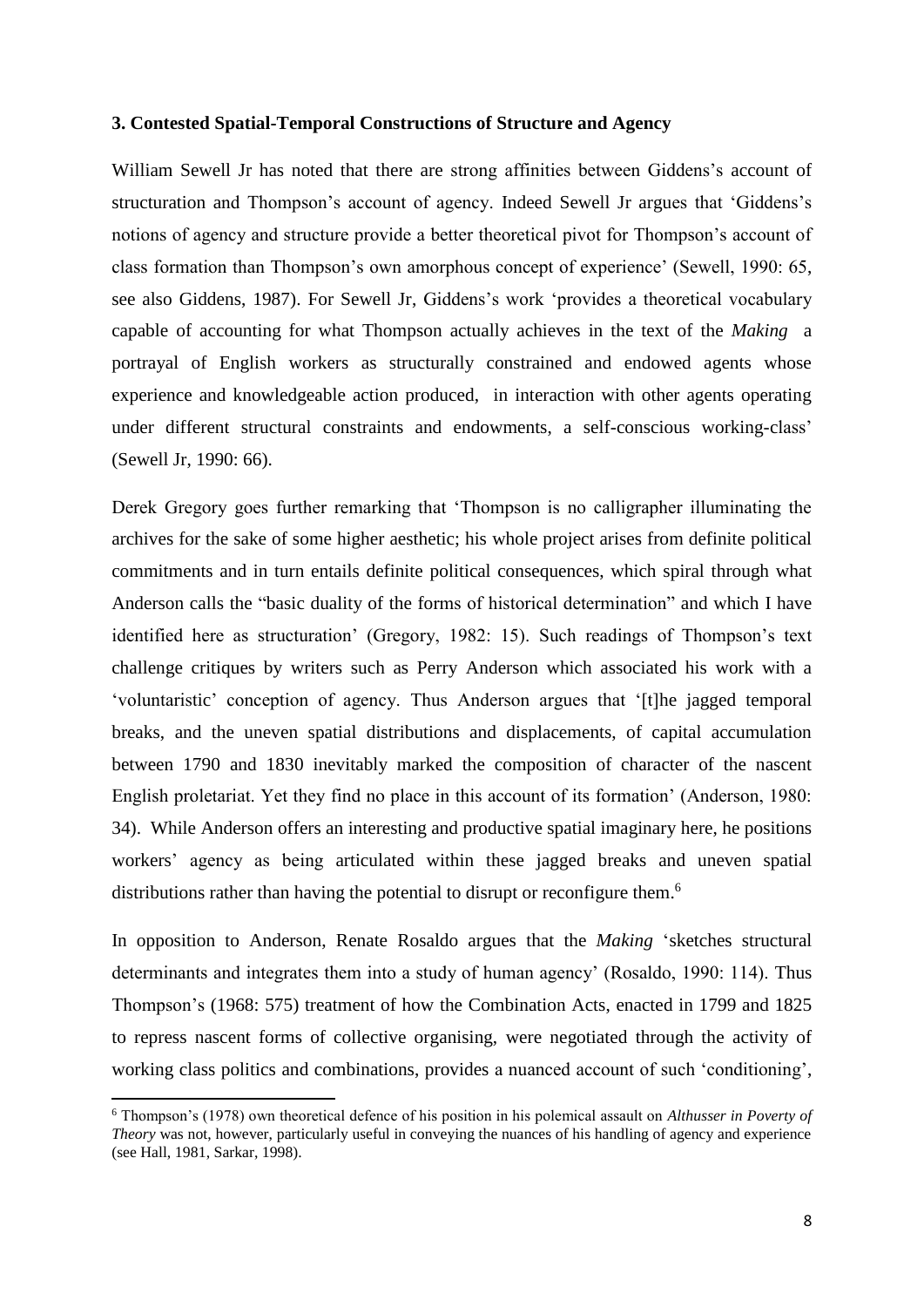not least through a sensitivity to the spatial variation in the operation of the Acts. There is a direct sense of how these Acts both limited action and were circumvented, but also how they were challenged and reworked through working class activity. The Acts are thus brought into contestation rather than functioning as a fixed or finalised back drop to political activity.<sup>7</sup>

This concern with the political allows a reading of the *Making* which is less about a sense of contained, confined, structured action as implied by structuration theory and more about the ways in which new antagonisms and articulations of political community and agency were shaped and generated. This is a significant challenge to the landscapes of structuration theory which have little space for thinking about the political. To do so, however, arguably involves engaging with the processes of bringing spatial relations and unequal power relations into contestation which are rather elided by 'structuration' theory. As Bob Jessop has argued Giddens's account of structuration relates 'structure and agency in a rather mechanical fashion' and brackets off structure and agency in ways which reinforces this dualism 'despite its ritual reference to recursivity' (Jessop, 2001: 1223). Further in his account there is 'little, if any, recognition (let alone explanation) of the differential capacity of actors and their actions to change different structures' (Jessop, 2001: 1223).

This has implications for Coe and Jordhus-Lier's 'constrained agency' position. For Coe and Jordhus-Lier 'agency always needs to be 'grounded' or re-embedded in the space-time contexts of which it is a constituent process' (Coe and Jordhus-Lier, 2010a: 218). Their notion of constrained agency is largely framed through the connections and tensions between trade unions, the state and 'local communities'. Whilst identifying important links between the productive and reproductive spheres of working class lives, we argue that this more discrete framing of the engagement limits the possibilities for what counts as a spatial politics of labour. As a result Coe and Jordhus-Lier appear less engaged with the generative practices through which such antagonisms are brought into contestation in multiple and diverse ways and by doing so reproduce the rather narrowly economic lens adopted by some labour geographers.

While Giddens' 'theory of agency' positions time-space relations as *'inherent in the constitution of all social interaction'* his account tends to flatten out experiences of space and time in constituting social processes (Giddens, 1979: 3, emphasis in original). There is

<sup>7</sup> Thompson was to develop his engagement with the law in more analytical depth in his study *Whigs and Hunters: the Origins of the Black Acts.*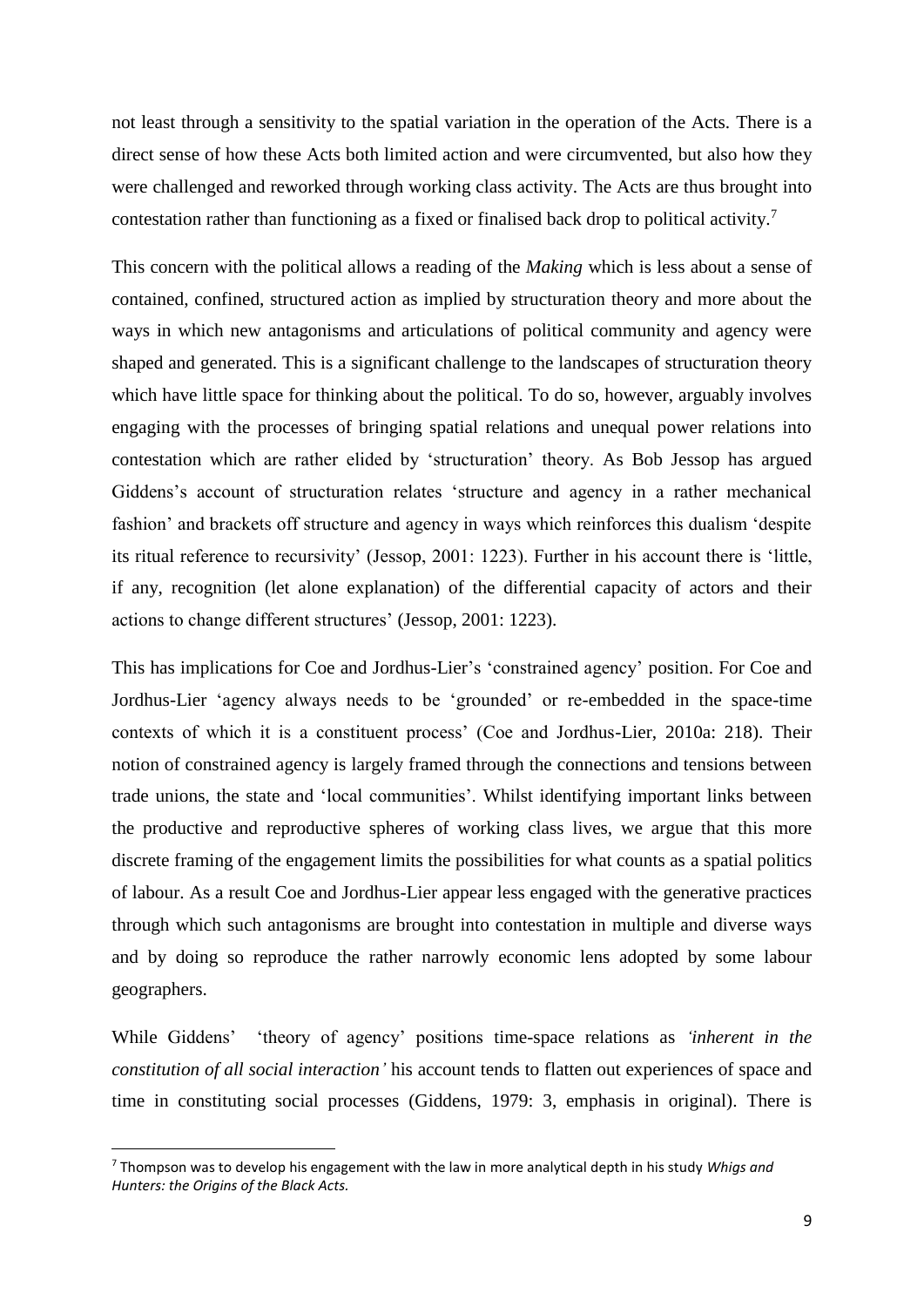therefore a need to consider how factors such as labour time are experienced differently by different workers as Thompson (1967) made clear in his work on capitalism, time and work discipline. Such understandings can be integral to opening up more differentiated accounts of whose agency and experience is shaped through the activity of labour and social movements. As Partha Chatterjee has argued in terms which invoke Thompson 'time is heterogeneous, unevenly dense', noting that 'even industrial workers do not all internalize the workdiscipline of capitalism, and more curiously, even when they do, they do not do so in the same way. Politics here does not mean the same thing to all people' (Chatterjee, 2004: 7). His understanding facilitates more open accounts of antagonism and agency and in doing so more flexible understandings of constrained agency.

This usefully suggests some of the different ways and spaces through which labour can be articulated politically. Thompson's attentiveness to the terms on which agency is articulated offers a simultaneously less abstracted and more politicised account. While asserting the importance of the relational contexts is important, there is a significant risk here of treating the 'constraints' on agency as given rather than constantly renegotiated, reworked and politicised in different ways as in Thompson's account. In particular his work evokes a powerful sense of the ways in which agency is constructed through particular struggles and antagonisms, which are often over the right to shape economic and political landscapes and communities (see also Mitchell, 2011). Thompson predominantly viewed such agency in temporal terms; arguing, for example, of the fear 'evoked by the evidence of the translation of the rabble into a disciplined *class*' (Thompson, 1968: 748, emphasis in original). There is, however, an uneasy articulation in the text of the ongoing process of class formation with attentiveness to uneven, differentiated and contested practices of struggle.

For other Marxist historians, such as Eric Hobsbawm, the problem with Thompson's analysis was not so much his sense of class making as a finished process, but his periodisation with Hobsbawm arguing that the 'working class is not 'made' until long after Thompson's book ends' (Hobsbawm, 1984: 196). Thompson's attentiveness to the differentiated and multiple forms of agency and to specific political trajectories<sup>8</sup>, however, resonates with challenges to accounts which locate agency as part of abstracted and temporalised processes. In this regard, read together with Doreen Massey's account of space as an unfinished process, the *Making* allows a more open sense of the making of agency and social relations (Massey, 2005). It can

<sup>&</sup>lt;sup>8</sup> This was asserted most directly in his critique of the Nairn Anderson theses in his essay The Peculiarities of the English.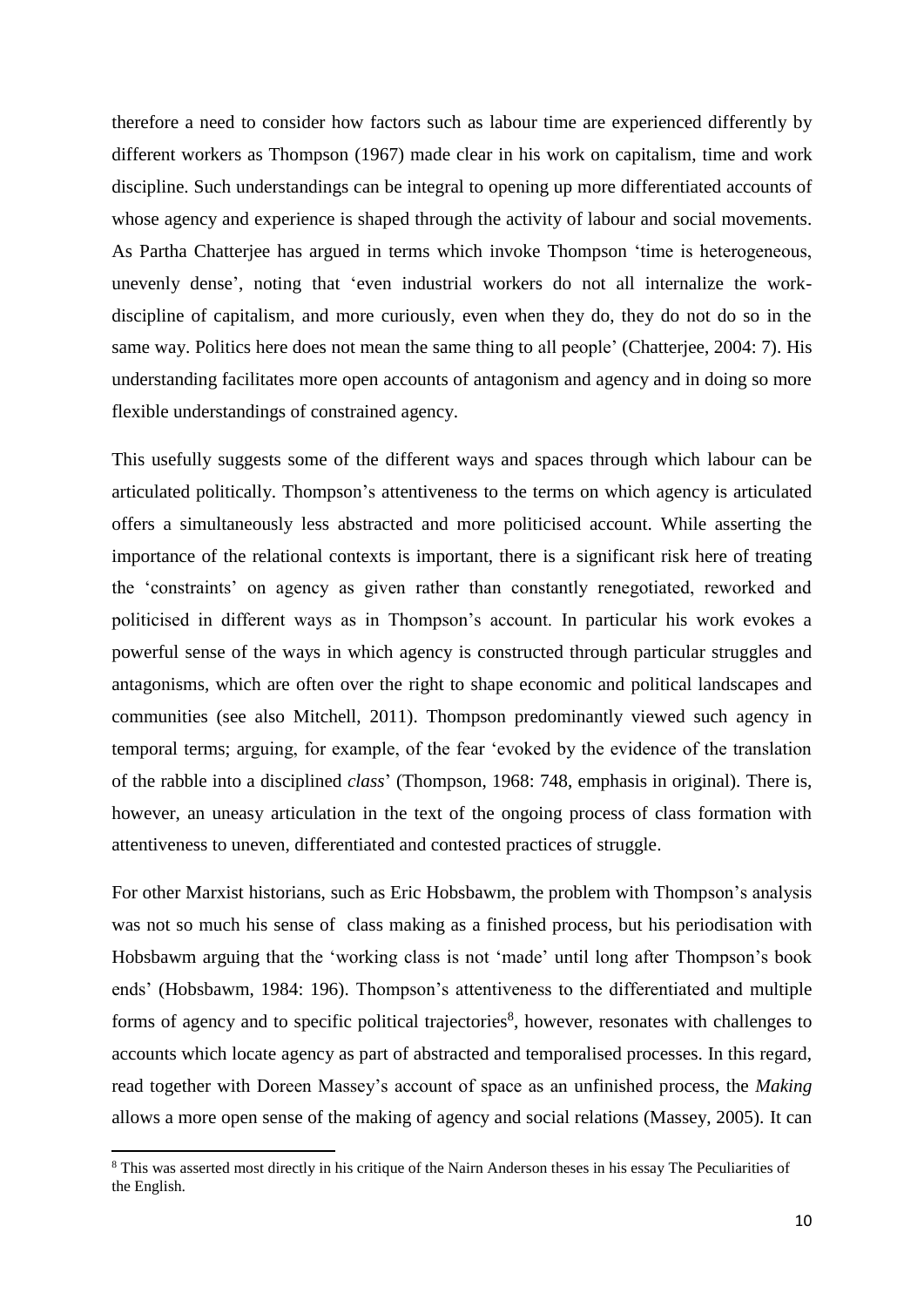usefully open up an explicit focus on the spatial politics of labour which shifts beyond the often rather narrowly economic lens adopted by labour geographers. The following section explores the implications of this approach for thinking about a 'spatial politics of labour'.

#### **4. A Spatial Politics of Labour and the 'Working Class Presence'**

Writing in 'An Army of Redressers', the chapter of the *Making* which chronicles the 'quasiinsurrectionary' politics of Luddism, Thompson writes that '[a]nyone who knows the geography of the Midlands and the north [of England] will find it difficult to believe that the Luddites of three adjoining counties had no contact with each other'. He continues that it 'requires an exercise of mental agility to segregate Luddism in our minds, as a purely 'industrial' movement, totally unconnected with 'politics' at a time when disaffected Irish were coming in hundreds into Lancashire, and when people celebrated the assassination of the Prime Minister with triumph in the streets' (Thompson, 1968: 631). Thompson's account dramatises the assertive 'working class presence' shaped though the Luddite rebellions and handles the relations between labour politics and protest in dynamic fashion. He refuses a 'narrow' construction of the luddites as a purely 'industrial' movement rejecting the economic logic which structures Eric Hobsbawm's account of machine breaking as a form of 'collective bargaining by riot' (Hobsbawm, [1952], 1998: 9). He also explicitly rejected the teleology of Hobsbawm in constructing 'workers' such as machine breakers as 'pre-political', 'primitive rebels' (Hobsbawm, 1959); 'nor will it do', Thompson avers, 'to describe Luddism as a form of 'primitive' trade unionism' (Thompson, 1968: 593).

Thompson positions Luddism not as a knee jerk reaction to 'immediate economic and industrial grievances' (Thompson, 1968: 529), but as a set of struggles over the terms on which place and community are produced and articulated. For Thompson, rejecting the condescension of most accounts of Luddism, their 'demands looked forwards, as much as backwards; and they contained within them a shadowy image, not so much of a paternalist, but of a democratic community, in which industrial growth should be regulated according to ethical priorities and the pursuit of profit be subordinated to human needs' (Thompson, 1968:601). He evokes the importance of Luddism as a set of struggles which connected the workplace and broader community and relational contexts. As Katrina Navickas has recently argued, Luddites were 'defending the 'task-scapes' of their workplaces but they learned their tactics from longer running forms of resistance in the 'task-scapes of commons, woods, and moors' (Navickas, 2011: 63, see also Griffin, 2012, Randall, 1982). Thompson constructs and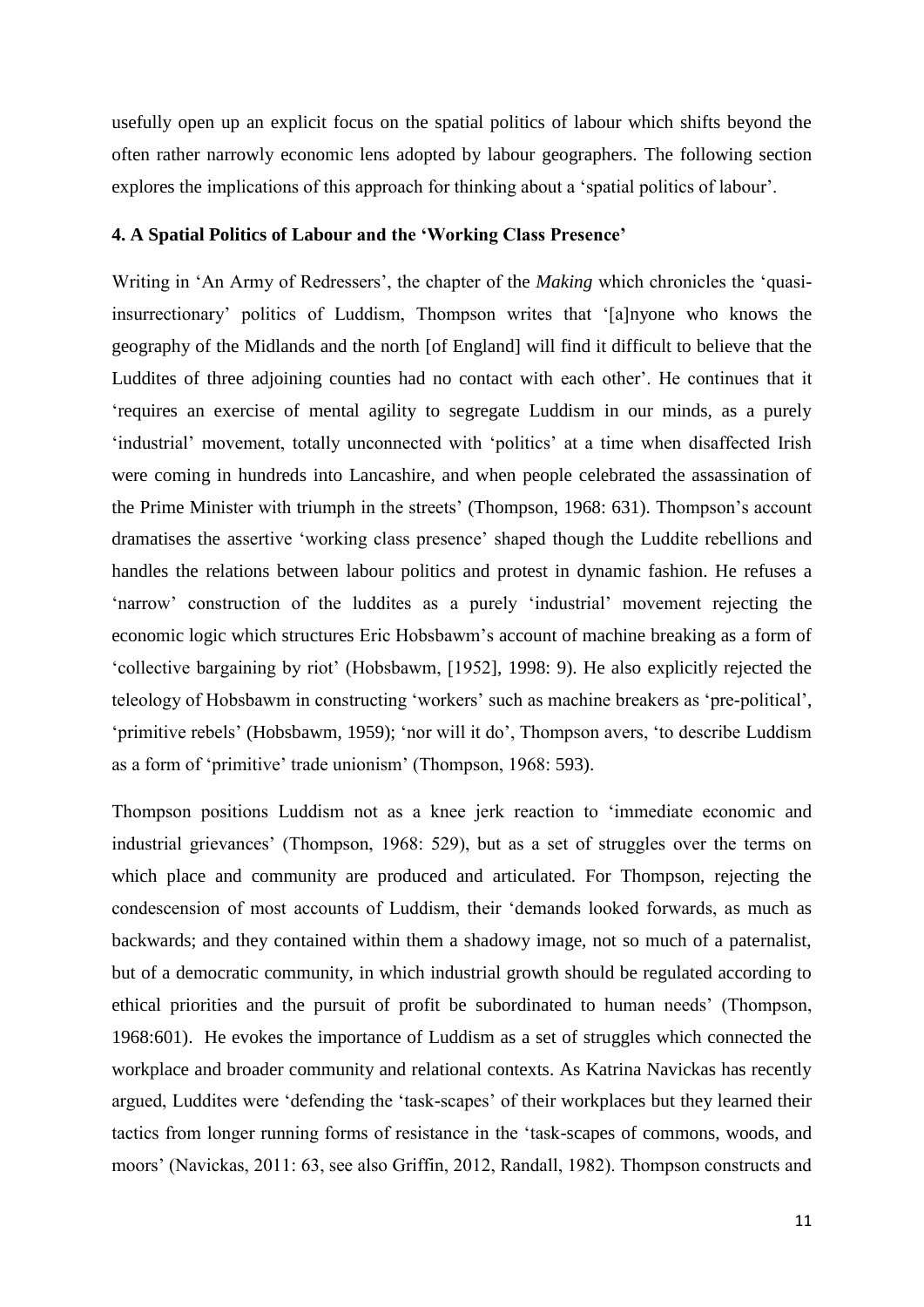facilitates accounts whereby particular organisations, working class publications, reading groups and meeting places become politically significant in their own right. This methodology allows Thompson to consider the multiple and contrasting forms of what he describes in Part 3 of the *Making* as a 'working class presence'.

The spatial practices through which the Luddite movement sought to construct a working class presence and agency are integral to Thompson's account. Thompson's engagement with place in terms of the West-Riding is central to his engagement with the modalities and techniques of organising that shaped Luddism and his understanding of 'class formation' and agency (Navickas, 2013, see also Roberston, 2013). Thompson's account is sensitive to the spatial practices and forms of territorialisation mobilised by the Luddites. Thus he notes that 'the Luddites moved with immunity' through the 'bridle paths and old packhorse tracks' of the West Riding and were able to evade the 'well-known' 'movements of the cavalry' (Thompson, 1968: 670). His account is also attentive to some of the uneven geographies of Luddism, and as his engagement above with the Irish suggests, to the production of such communities in relation to flows and networks of working class movements. He signals the importance of oaths and the influence of forms of Irish subaltern political organisation on the Luddites (Linebaugh, 1992, Wells, 1983, Featherstone, 2013).<sup>9</sup> For Peter Linebaugh adding an 'Atlantic optic' to the 'insular lens' through which Thompson views Luddism allows us to see that what was 'quietly underground in one part of the world may erupt in fury in another part' (Linebaugh, 2014: 94-5).

Thompson's account of Luddism, then, may not have always been explicit about its engagement with the movements' spatial politics, it nonetheless dramatises some of the generative uses of space that shaped Luddism. It is also shaped by a commitment to thinking about the productive intersections of labour struggle and the makings of the political. In this vein Geoff Mann's work on the wage as a 'political relation' has made a significant contribution by creatively utilising Thompson's thought to position the wage relation as a cultural symbol of working class experience. In particular he draws upon Thompson to argue that class is 'all these other politics, culture, and subject positions' not an 'orthodox "Second International" Marxian terms where all workers' interests are identical' (Mann, 2007: 156). This approach stresses the importance of maintaining the significance of the political element

1

<sup>9</sup> The shorter section on 'The Irish' in the *Making* is less satisfactory in developing spatially sensitive accounts of labour identities and in contrast provides an account which categorises political action in an unhelpful manner.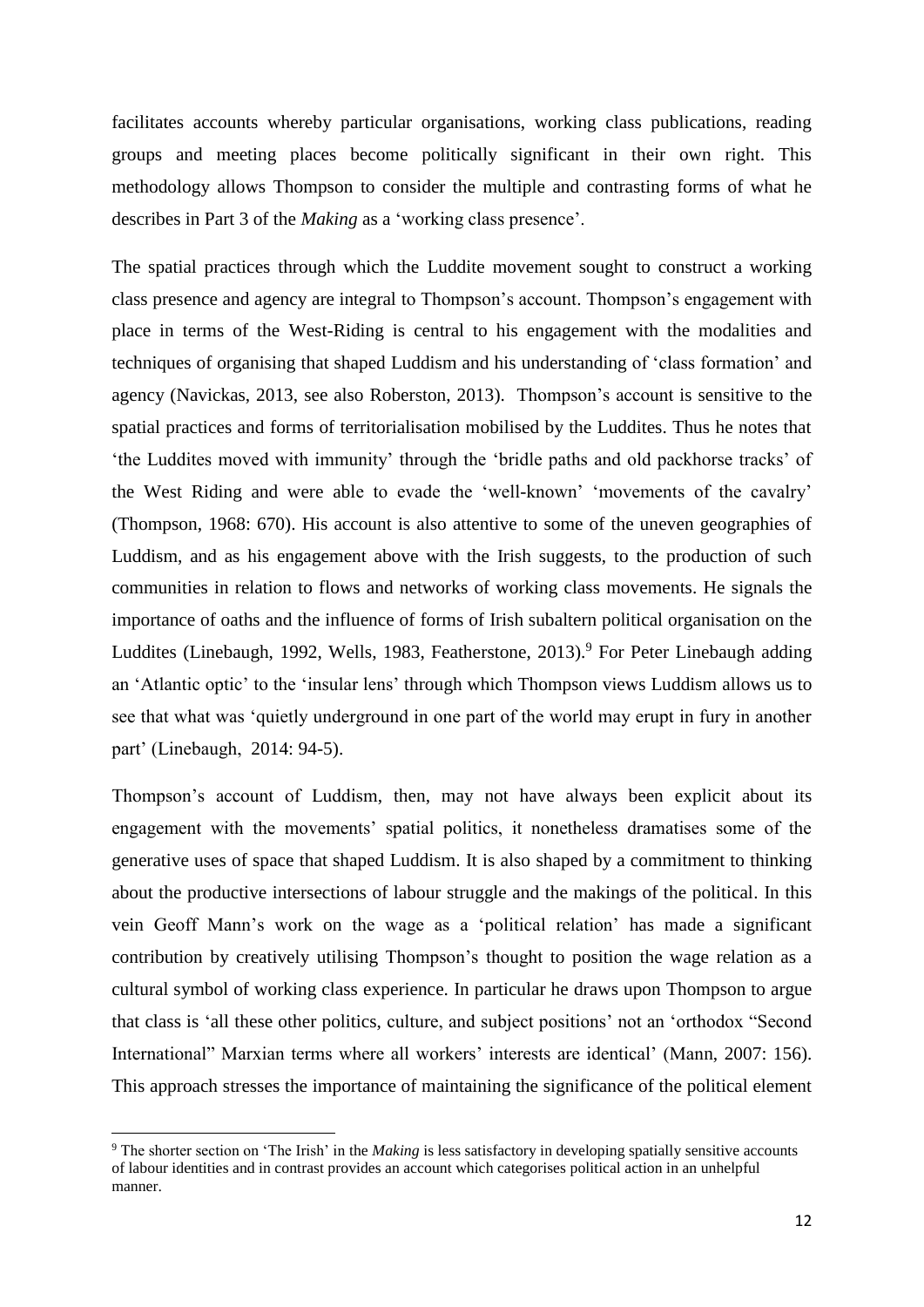of labour struggle as well as the economic. By opening up questions around the political Mann's account usefully goes beyond some of the rather undifferentiated sense of labour mobilised in some variants of labour geography. As Routledge and Cumbers assert through their work on *Global Justice Networks*, approaches which consider agency and networking as 'political praxis' can address the 'lack of detailed scrutiny about these 'movements' components parts, their operational networks and their spatial dynamics, strategies and practices' (Routledge and Cumbers, 2009: 17, see also Cumbers et al, 2008).

By foregrounding the multiple antagonisms and experiences forged through struggles over the wage Mann's account destabilises placeless articulations of the capital versus labour antagonism. Thus he compares Marx's abstraction of the wage relation in *Capital* to the freedom experienced by Frederick Douglass (the freed African American slave who was to become a major abolitionist figure) on his being paid a wage. His comparison speaks to the ways in which the wage 'as a social and economic relation, is not an ahistorical pecuniary exchange. Its politics are historically generated and culturally charged' (Mann, 2007: 2). The weight given to these broader understandings of the wage relation and the political and cultural aspects of wage based struggles is directly linked by Mann to the work of Thompson. This engagement shapes Mann's attempts to delineate 'the cultural and political economy of the wage that is sensitive not only to narrowly economic dynamics but also to the ways in which the wage is both formed and given meaning by culture and politics and the history in which they are embedded' (Mann, 2007: 3).

By locating struggles over the wage at the nexus of debates over the intersections of race, gender and class Mann in part positions himself in relation to currents within social history that have worked creatively in the wake of figures like Thompson. Scholars who were inspired by Thompson have creatively pushed at the limits of a Thompsonian position and through doing so have opened up new accounts of the different articulations of experience and antagonism.<sup>10</sup> Selina Todd has recently argued the 'displacement of class by gender' which is the 'most significant and wide-ranging change in histories from below' was shaped by socialist and feminist historians who 'built on Thompson's approach in studies of domestic life, welfare and youth' (Todd, 2013). These diverse lineages suggest the importance of engaging with the ways in which different articulations of experience have

<sup>&</sup>lt;sup>10</sup> Thus laments by figures such as Robert Colls that 'It's all gender, ethnic, "other" and global history these days as Marxists have de-Marxified and taken their struggles elsewhere' ignore the diverse intellectual impact of Thompson's work (Colls, 2013).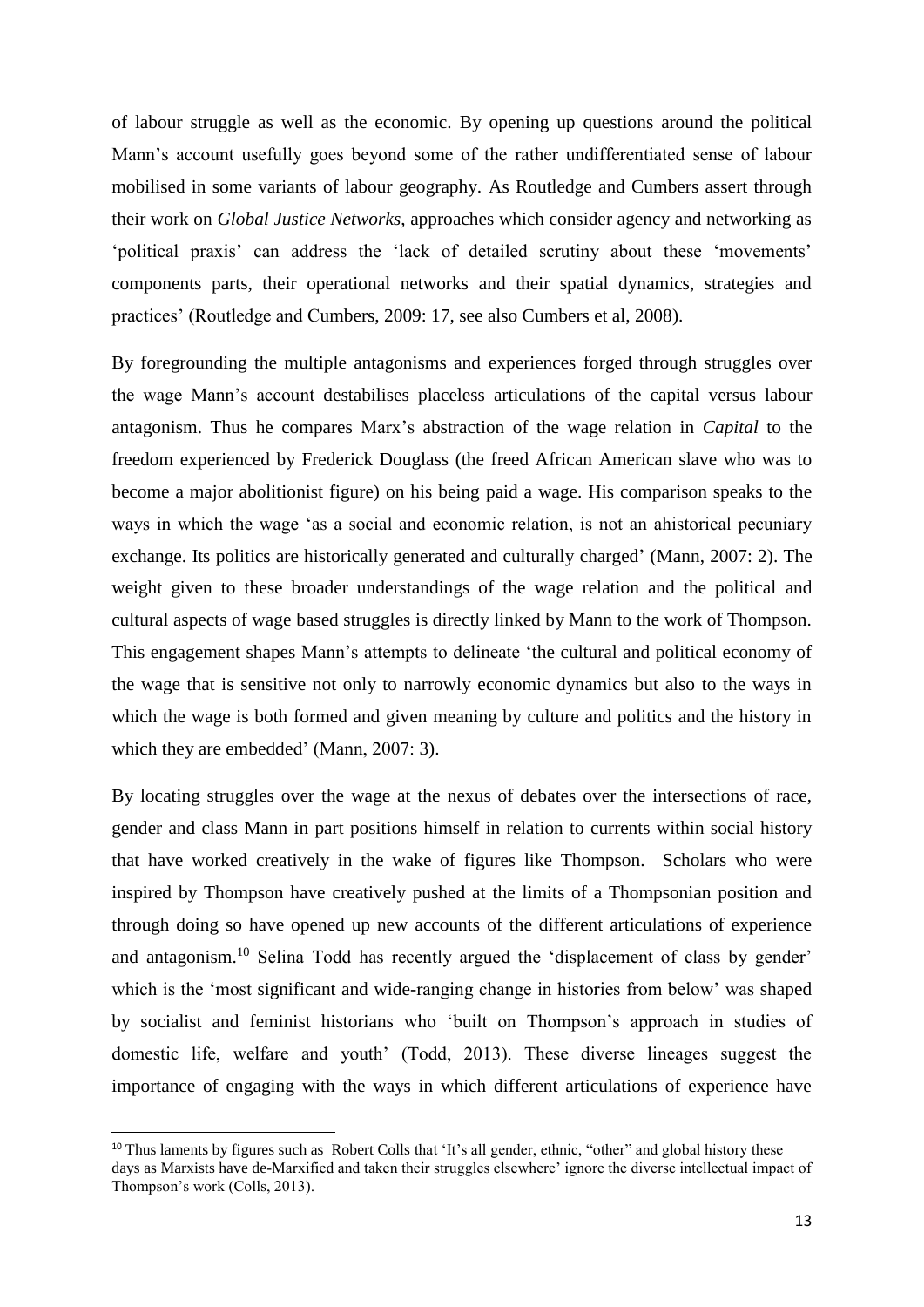opened up a focus on new forms of political antagonism and asserted different accounts of what counts as political agency.

His account of the making of a working class presence, as Navickas (2009) has rightly identified, often tied to particular working class places and spaces (pubs, meeting rooms and public spaces). These spaces and the physical documentation of radical politics (pamphlets, leaflets, newspapers, etc.) all contributed to the production and assertion of a working class presence. Such spaces, as feminist historians such as Anna Clark have emphasised, were often produced through particular gendered spaces and relations. The tavern based meeting culture of the LCS, for example, was produced through forms of homosocial activity and were constituted through the exclusion of women (see Clark, 1995, Featherstone, 2010). Such exclusions, however, were not given or unchanging. Thus Catherine Hall (2000) argued for a focus on the intersections of race, class, nation and gender in the conjuncture of the 1832 reform act, in ways which open up understandings of the geographies of political reform beyond the bounded male working class invoked by Thompson.

In similar terms Paul Gilroy has argued that 'the laudable, radical varieties of English cultural sensibility' celebrated by Thompson 'were not produced spontaneously from their own internal and intrinsic dynamics' (Gilroy, 1993: 11). Hall concludes that '[t]he 'rule of difference' was indeed a complex business requiring the regulation of class, ethnic, racial and gender divisions both 'at home' and across the empire to secure the nation in its imagined homogeneity with subjects and citizens in place' (Hall, 2000: 129, see also Bressey, 2011). Dipesh Chakrabarty takes such a concern with the implications of Thompson centring of English articulations of liberty and freedom further. He asks '[i]f the particular notions of 'free born Englishman', of 'equality before the law' and so on were the most crucial heritages of the English working class in respect of its capacity for developing class consciousness, what about the working classes for instance, the Indian one, whose heritages do not include such as a liberal baggage? Are the latter condemned forever to a state of 'low classness' unless they develop some kind of cultural resemblance to the English?' (Chakrabarty, 1989:  $223$ <sup>11</sup>. This suggests the need to question the universal quality that Thompson gives to his account of 'class experience' (Chakrabarty, 2013: 25).

1

<sup>&</sup>lt;sup>11</sup> Thompson's work was, nonetheless, to have a very significant role in Indian radical and labour history and shaped the terms of debate of both early work in Subaltern Studies and emerging critiques about the focus of that collective's work, Guha, 1983, Sarkar, 1997, Chandavarkar, 2000.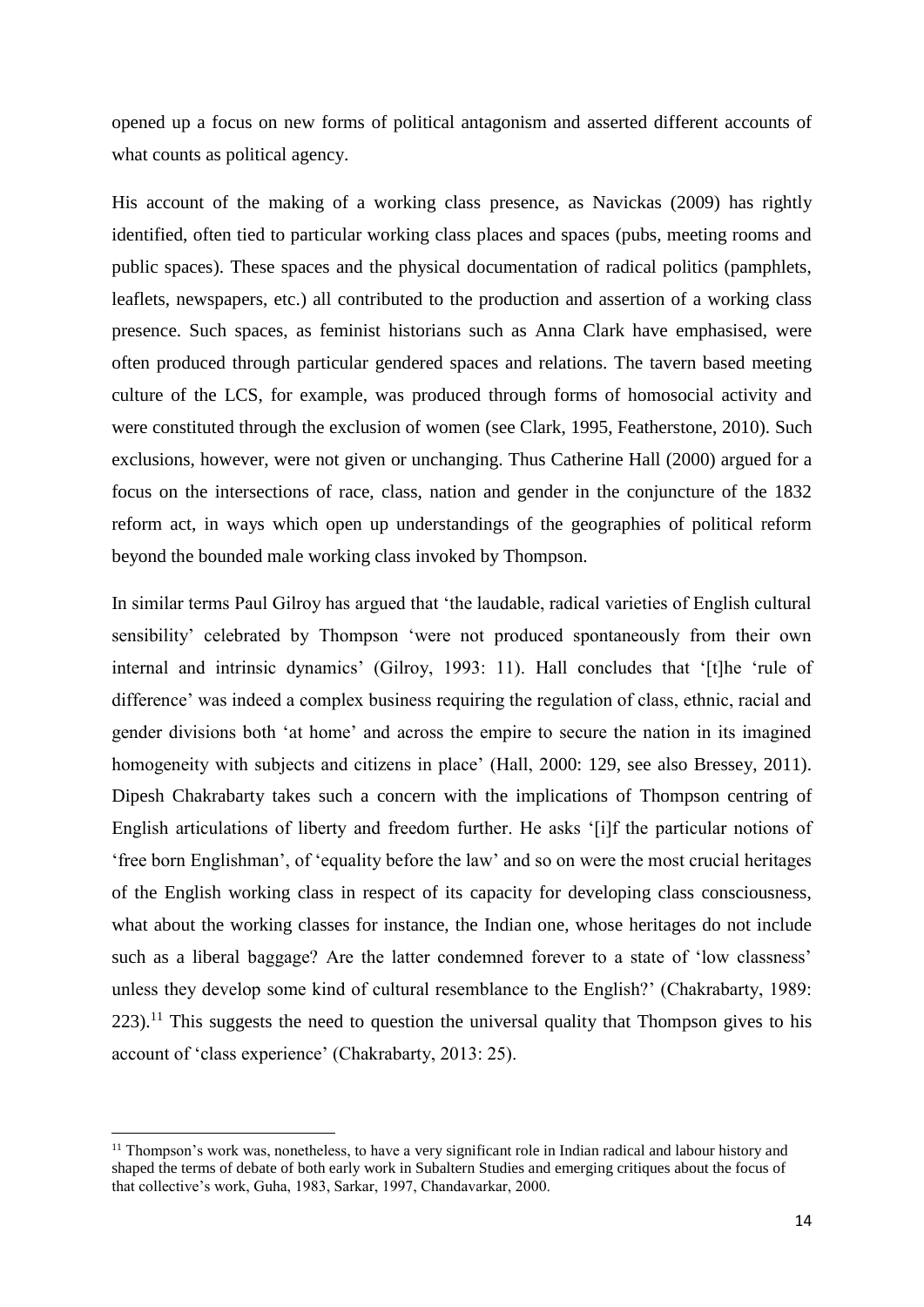There is a tension, however, in Thompson's work between his attempt to use 'Englishness' as a 'brake' on abstracted or romanticised ideas of internationalism and the more situated geographies which shaped Thompson's own internationalist politics and endeavours*,* which were central to the transnational trajectories and dissemination of his work (Thompson, 2014: 238). His editorial work with the *New Reasoner* shaped a strongly internationalist New Leftengaging with dissident Communists in Eastern Europe and leading anti-colonial figures. The *Making* was written at a time when he was developing a distinctive critical position on the internationalist trajectories of the New Left. Thompson sought to recover and assert the importance of working class internationalism, challenging accusations that the British labour movement was 'insular' and arguing instead that it had been 'fairly sensitive to international pressures' (Thompson, 2014: 231). He was, however, fiercely critical of the turn to 'Third Worldist' concerns by leading intellectuals in the new left which he saw as a form of 'revolutionary romanticism' and as risking an evacuation of struggles in 'first world' contexts. Thus he warned 'internationalists and intellectual workers' that 'the old mole, revolution, may still be at work in Battersea and Fife, in Tyneside and Ebbw Vale' (Thompson, 2014: 238). He continued that it always 'seems that events are more "real", more critical, more urgent, outside of this stubborn, tradition-bound, equable island' (2014: 238).

His stress on the importance of particular geographical contexts in such accounts can envision spatial politics in ways which stress the barriers erected between such places and international exchanges and traditions. Further there is a re-assertion of particular national left traditions which suggest a sense of an 'authentic' left tradition. His warnings against the 'potential geographical fragmentation of socialist theory' also speak to a universalising logic which could efface differences as well as uniting diverse struggles (2014: 223). Thus he could argue that 'if we exaggerate the differences in the Third World situations, we may neglect similarities; and we may also neglect the points at which we may make our internationalism effective, by clarifying what it is that socialist humanists in Moscow, London and Accra ought to be working for *together*' (2014: 224, emphasis in original). Historians who have sought to de-centre the nation in the writing of history from below such as Linebaugh and Rediker point, by contrast, to a transnational spatial politics which acknowledges the work of 'a motley crew' – 'a multi-racial, multi-ethnic. transatlantic working class' 'whose presence, much less agency, is rarely, if ever, acknowledged' by nation-centred historiographies (Linebaugh and Rediker, 1990: 229). Such approaches open up what counts as internationalism and positions 'universals' such as multi-ethnic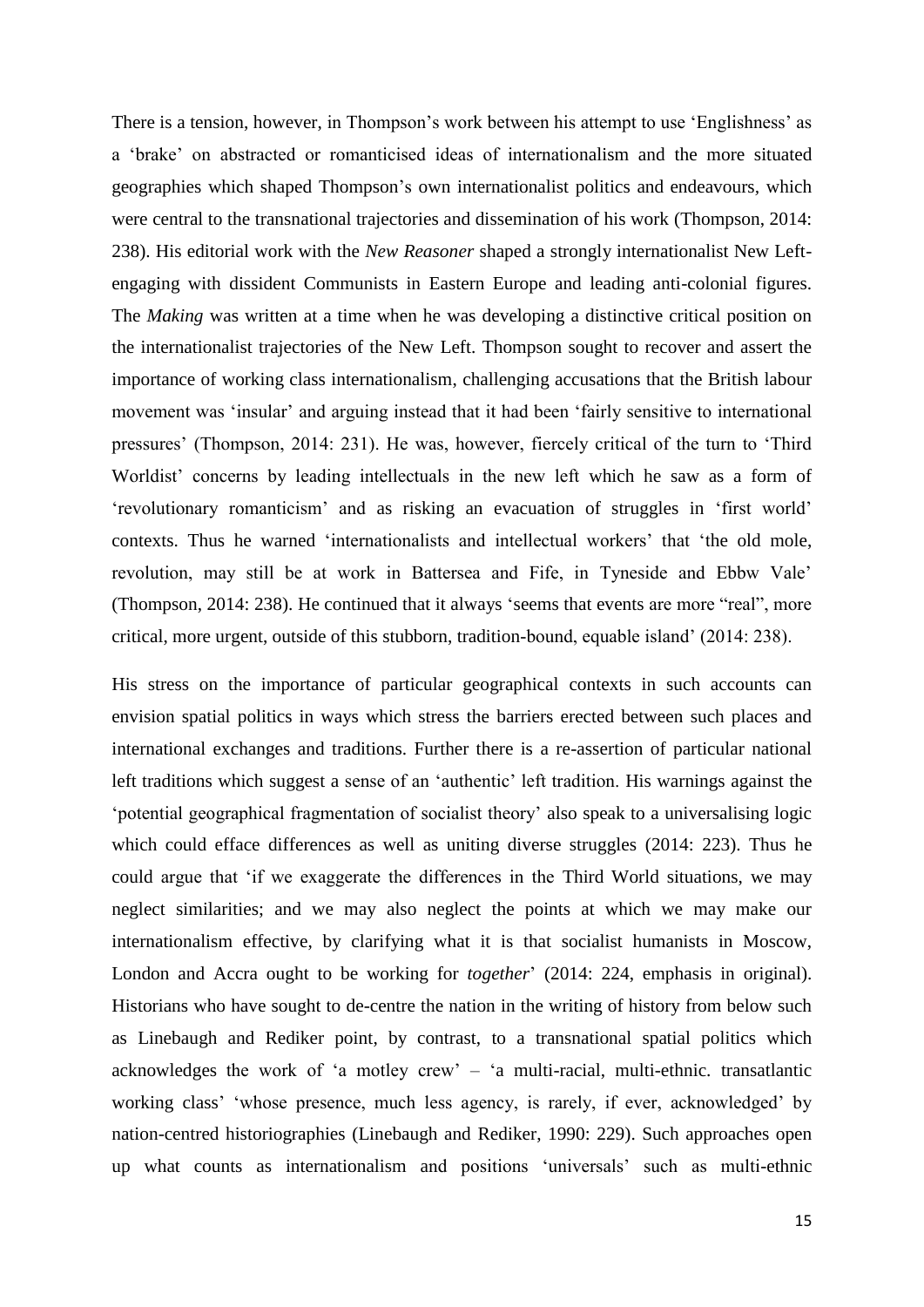conceptions of humanity emerging through shared struggles and through the circulation of radical experience (Linebaugh and Rediker, 2000: 352). Their account is also part of a challenge to the terms on which we understand the spatialities of working class experience*.* 

#### **5. Working Class Experience(s) and the Construction of Multiple Antagonisms**

Of all the terms deployed in the *Making* 'experience' is undoubtedly one of the most contested contributions of the book and it was later to be deployed as a central weapon in Thompson's ill tempered polemic against Althusser in *The Poverty of Theory*. While the *Making* was configured in relation to a transnational anti-Stalinist discourse, the text was nonetheless structured by certain limits, especially in relation to tensions around the nationalist, and largely masculinist, framing of radicalism given by Thompson. The previous sections have suggested, however, that as Thompson's work itself moved, mutated and was challenged and reconfigured new understandings of agency and classed relations were generated. In the process different ways of articulating the relations between agency, class and politics were constituted, in part through exchanges shaped by Thompson's internationalist commitments (Featherstone, 2012, Palmer, 1994). This section uses a focus on the contested nature of experience to engage with the diverse forms of agency produced through working class and social movement mobilisation. This more nuanced understanding of the politics of labour is combined with methodological suggestions regarding the developing remit of labour geography.

Thompson makes a key intervention by emphasising the actual brutality of the primitive accumulation process raised by Marx in *Capital Volume One*, by arguing that 'the rewards of the 'march of progress' always seemed to be gathered by someone else' (Thompson, 1968: 274). Massey (2011) has linked this aspect of Thompson's work to an understanding of landscape which has 'not allowed its smoothing effect, its subtle operation of reconciliation. The conventional continuity of landscape, and of the founding conception of space upon which it rests, is punctuated by a multiplicity of stories.' Examples of this approach are evident throughout the *Making*, but are perhaps most notable between Chapters 7 and 10 which address Thompson's concerns about arguments over the 'standard of living' and illustrate Thompson's persistence in understanding class as a historical process and refusal to categorise class in an abstract manner. The chapters on 'Field Labourers', 'Artisans and others', and 'The Weavers' show this sensitivity to the diversity of labour cultures and communities within particular places and times. In these chapters, Thompson considers the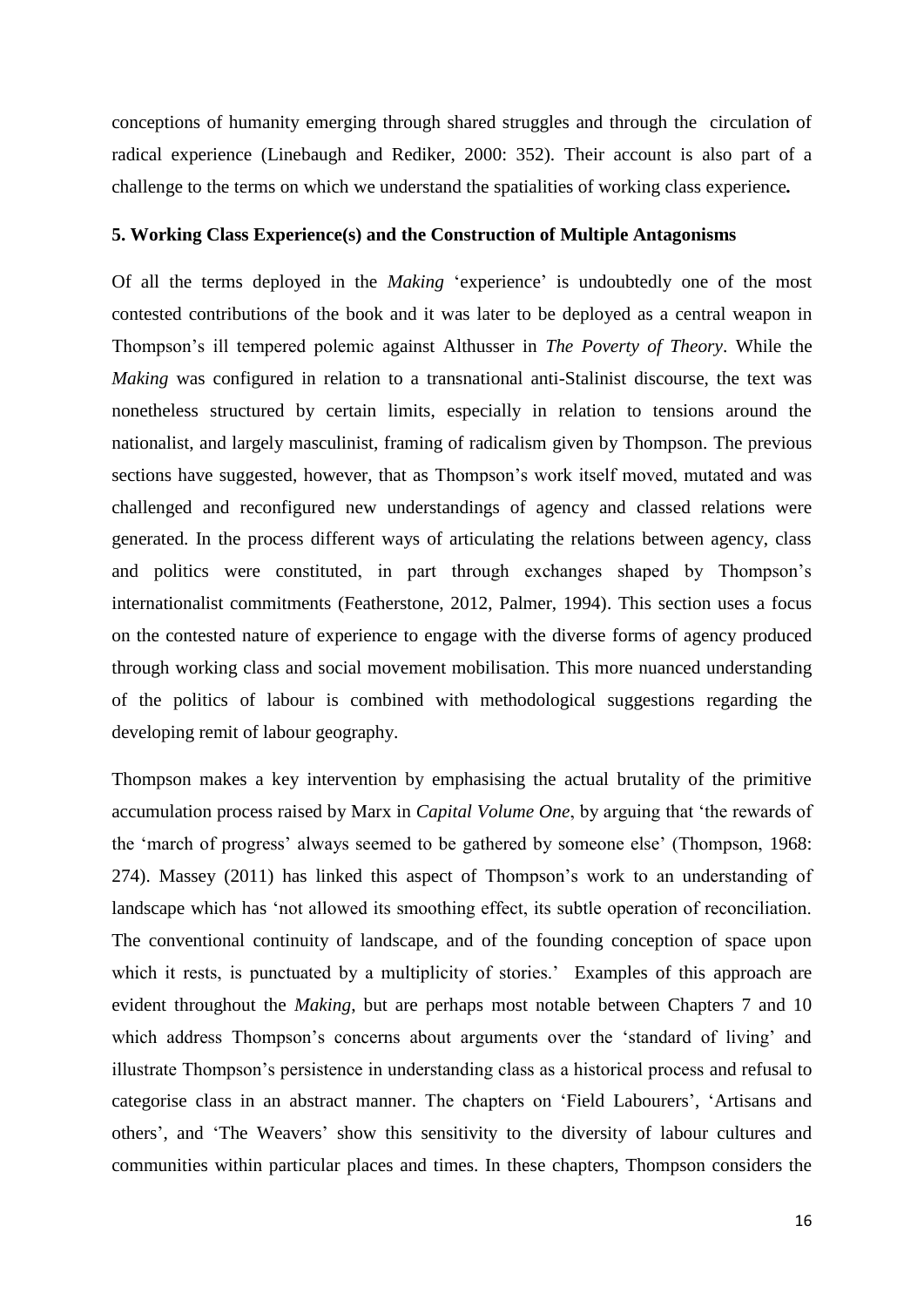disruption of previous practices, the old way, interrupted by a new way and argues that in the case of the weavers 'the closer we look at their way of life, the more inadequate simple notions of economic progress and backwardness appear' (Thompson, 1968: 322). His arguments in these sections indicate the importance of engaging with diverse forms of working class experience as more capital centric accounts can overlook the changes, suppression and forms of resistance over assaults on workers and commoners' customary rights and practices (Griffin, 2012).

Whilst acknowledging the historical specificity of such methods, we contend that labour geographers have much to gain from a more imaginative usage of sources and notions of labour experience to develop more textured accounts of agency and structuration as mobilised by figures such as Thompson. One key implication of such work is the need to develop methodologies which can engage and recover such multiple antagonisms and experiences. Accounts which restrict understandings of working class politics and labour organising to official trade union voices alone, risk ignoring nuances, tensions, connections and possibilities within labour agency. This necessitates an engagement with sources and methods that go beyond official union voices.

In this regard, Thompson's opening up of agency in the *Making* was related to his innovations in his use of sources and methodology. The text illustrates an extraordinary ability to manage the many contrasting articulations of experiences within labour communities from songs, poems and letters to court papers, meeting minutes, and newspaper reports. As Cal Winslow notes 'his use of poetry, song, broadsheets made academics flinch' (Winslow, 2014: 21). Such inclusions position official correspondence from above alongside what Raphael Samuel (1994) described as more 'unofficial knowledges' (although Samuel would suggest that an even wider understanding of what constitutes history is required). This approach is one which also reads against the grain of the official histories to imagine the experience of the working class as Thompson himself concedes that much of the working class history he attempts to uncover, particularly the histories of the unskilled working class, remain undocumented.

In common with the opening of multiple antagonisms, experiences and solidarities in labour and social history, however, recent work in labour geographies has extended the sub-field 'in novel and overlapping directions', including an engagement with 'new domains of action' and 'new modes of organisation' (Coe and Jordhus-Lier 2010b: 31). Diverse currents in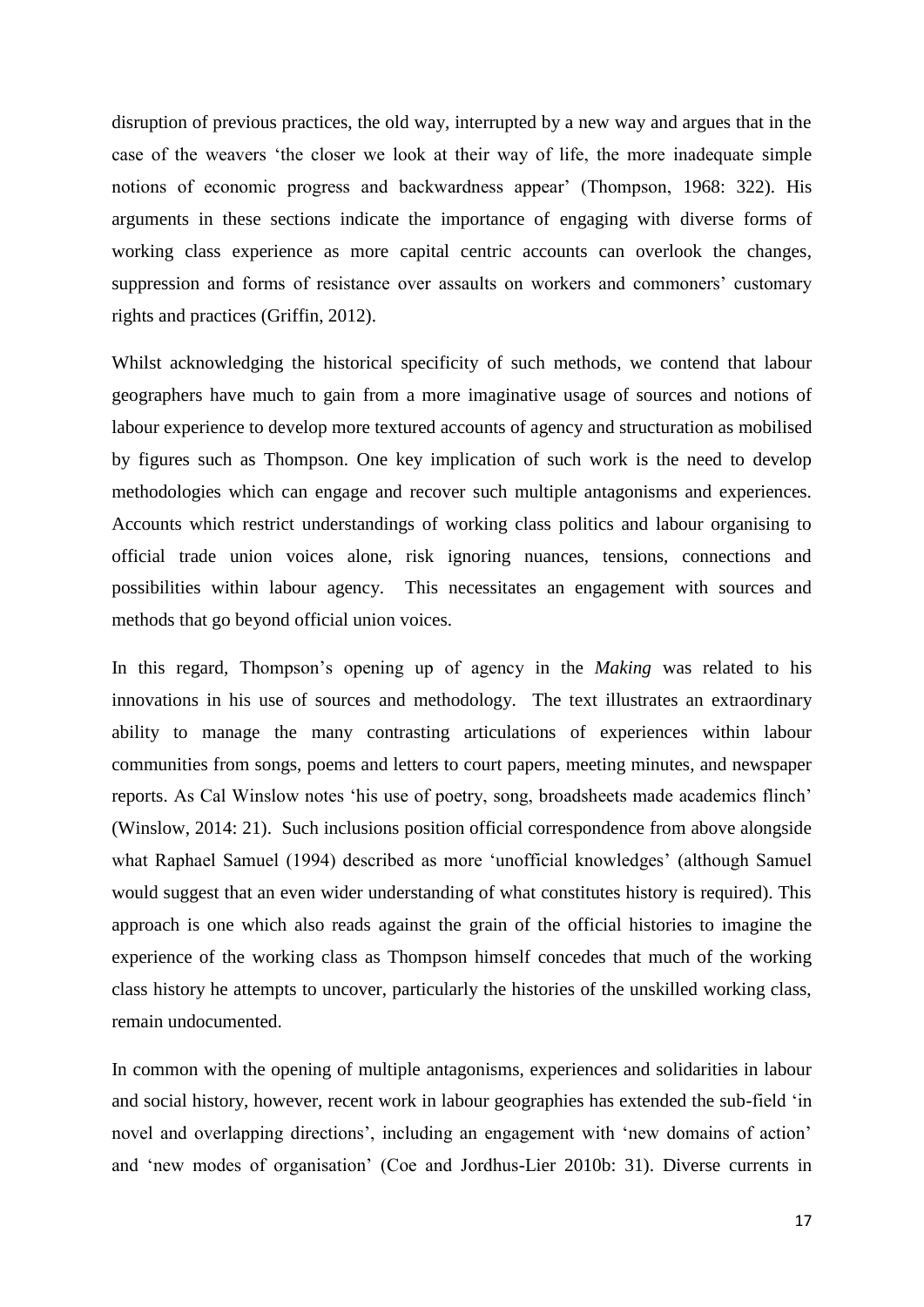labour geography have sought to take seriously the many forms, outcomes and modalities of labour agency. This suggests the need to engage with the diverse spatial practices through which agency has been produced during working class struggles and formation. Thus, Waterman and Wills (2001: 306) have argued that work within labour geography requires perspectives which move beyond the conception of a 'homogenous working class – seen as the universal emancipatory subject.' Here we raise some examples of this approach to develop a more diverse, contested and plural sense of the 'agentic spatial practices' through which produced through political activity and labour organising and struggle. We use the term 'agentic spatial practices' to refer to particular uses of space to produce and sustain agency. The rationale for this is to go beyond rather general invocations of agency, to think about the particular spatial practices through which agency can be co-constituted.

In part such work has been enabled by a more sustained focus on 'unofficial' sources and stories in labour geography. Thus, Ince et al use an engagement with workers' use of internet forums in organising 'wild cat' strikes around the rather notorious 'British Jobs For British Workers' disputes at Lindsey Oil Refinery in North East Lincolnshire in 2009 (Ince et al, 2014, Cumbers et al, 2015). This work also used such an approach to engage with 'voices' and experience beyond key union hierarchies, strategies and leaderships which Coe et al have usefully identified as being overly foregrounded in labour geographies (Coe et al, 2008: 285). Sharad Chari has used photographs of the Coloured neighbourhood of Wentworth in Durban, to engage 'with subaltern critique of racial space and subjectivity in the present' (Chari, 2009: 521). Diarmaid Kelliher's engagements with archives and oral histories of solidarities between miners and lesbian and gay support groups during the 1984-5 miners' strike also suggests the importance of recovering histories and geographies of solidarity that have often been marginalised in official accounts of the left (Kelliher, 2014). These innovative approaches offering different aspects of the experience of labour within different geographical contexts also opens up a focus on diverse political antagonisms shaped through struggles and political practice.

Different ways of understanding the relations between struggles over place and labour agency have been shaped through recent work on the struggles of informal labour. Thus Chaturvedi and Gidwani (2011) use ethnographic engagements with legal issues to engage with the struggles of 'informal sector recyclers' in the context of neo-liberalizing India. In particular they focus on struggles of waste pickers in Ghaziabad against 'contractors' using violence and goons to extort money from them and ensuing conflicts over 'who controls the right to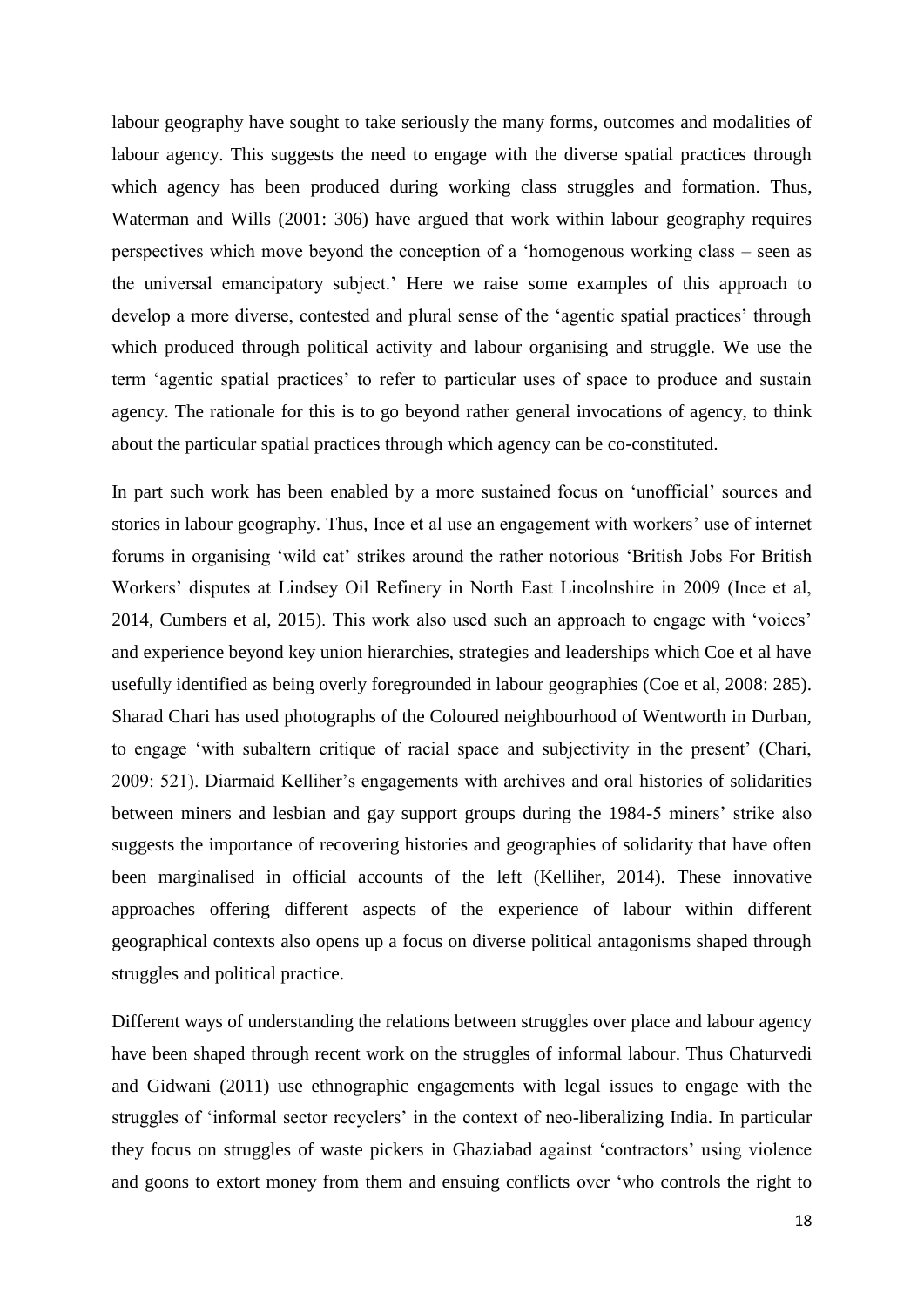waste?' (Chaturvedi and Gidwani, 2011: 142). This speaks to the importance of how very marginal workers can nonetheless seek to make claims on, and challenge dominant forms of regulation of space and can attempt to exert agency through doing so (see also Chatterjee, 2004). Linda McDowell's stress on the importance of engaging with domestic labour, has in similar terms opened up challenges to the dominant focus of labour geography by her focus on **'**reproductive employment that tended to be neglected in the industrial or productionist emphasis that has characterized the development of labor geography as a subfield of economic geography' (McDowell, 2015: 3). Likewise Rutherford (2010) has linked Thompson's work to a post-structuralist approach, emphasising identity politics and experiences beyond the workplace and wage relations, and has suggested that this poses many questions for the terms on which labour geographers understand work.

The production of both solidaristic and exclusionary spaces of organising through particular agentic spatial practices have been usefully developed in work by McDowell (2013) on gendering labour geographies, ongoing engagements with migrant workers (May et al, 2007, Rogaly, 2009, Wills et al, 2009) and work on 'community unionism' (Wills, 2001, Tufts, 1998). McDowell's work on post-war migration to Britain, for example, uses oral history work to draw attention to the use of tactics of 'everyday resistance' by workers in 'different service sector workplaces'. Thus she notes that among 'nurses from the Caribbean a range of covert and overt strategies of resistance such as laughing, joking, and gossiping helped them to survive' (McDowell, 2015: 17). Recent work has also suggestively linked past and present disputes in ways which enliven the terms of debate of contemporary labour geography. Thus Pearson et al's (2010: 425) work on the Grunwick 1976-78 and Gate Gourmet 2005 strikes in London illustrates how this approach might be applied as to 'understand what transformed, apparently docile migrant women into militant workers ready to take action requires an intersectional analysis that goes beyond the management of the labour process and takes into account a holistic understanding of their experience' (Pearson et al 2010: 425). Such work encourages a pluralised account of labour agency and is sensitive to the fluctuations of labour agency and critically considers reasoning for this. By combining a variety of labour experiences, it destabilises the sense of who and what constitutes agency and opens up an important focus on the spatial politics of labour history (see also Scholz and Liu, 2007 and Featherstone, 2008).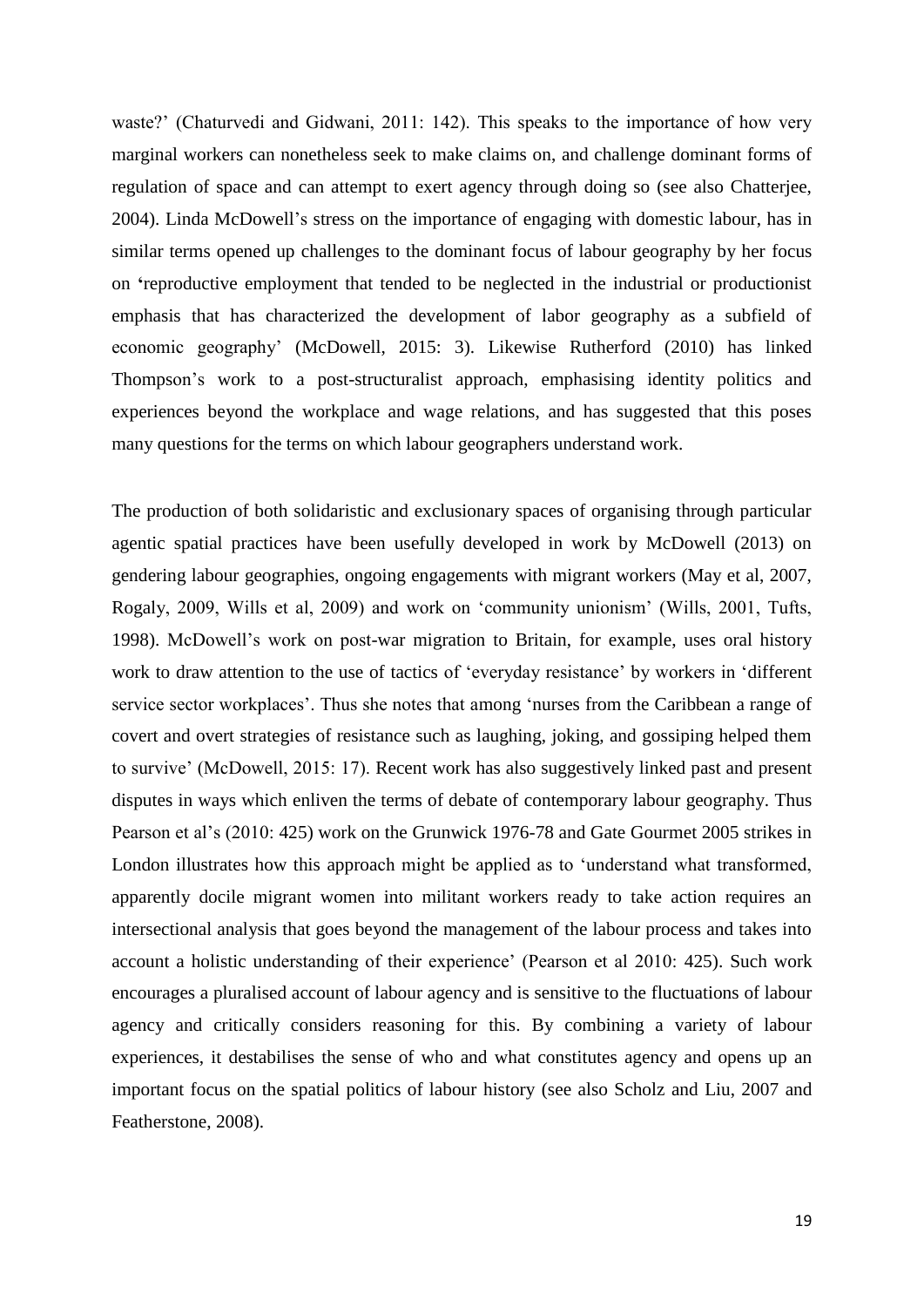This questioning usefully intersects with work in labour history which has engaged with more exclusionary spatialities shaped through some variants of working class internationalism. Such critical work has shed light on some of the exclusionary spatial practices shaped through working class organisation and which was often rather silenced by older generation of labour historians who tended to treat the forms of whiteness articulated through labour organising as given (Roediger, 1998). Jonathan Hyslop has traced forms of 'white labourism' shaped by circuits and flows of union organising between the UK, South Africa and Australia in the early twentieth century in the pre-First World War period saw the formation of an 'imperial working class' which 'produced and disseminated a common ideology of White Labourism' (Hyslop 1999: 399).

This resonates with, and has influenced, work in geography which has had a much greater sensitivity to the differentiated spatial and power relations constructed through organising practices (Featherstone, 2012). Thus Wendy Jepson has argued, in a discussion of the gendered spatial practices of farm worker unionisation, for an attention to the 'production of differential spaces in the context of unionisation' (Jepson 2005: 698). Michelle Buckley has usefully applied such a perspective to the geographies of construction labour in Dubai arguing that the "attending to questions about the politics of ethnicity and race, citizenship, class, or gender" can foreground how the production of space "can depend on the parallel production of complex inequalities and intersecting forms of social difference" (Buckley 2014: 5). The final section briefly draws out the key implications of our argument for an engagement between labour geography and labour history.

## **5. Agenda: Conversations between Labour Geography and Labour History**

This paper has used an engagement with E.P.Thompson's *Making of the English Working Class* to intervene in recent debates on the relations between space, labour and agency. We have sought to offer a different potential trajectory for labour geographies than the structuration inflected 'constrained agency' position outlined by Coe and Jordhus-Lier. In common with Coe and Jordhus-Lier we have articulated a focus on diverse spatio-temporal construction of labour organising which can be useful in moving beyond generic invocations of labour agency and in foregrounding the uneven and variegated constructions of labour's spatial practices. But we have sought by contrast to open up a much more politicised account of labour agency which is attentive to the uneven and variegated constructions of spatial practices. Through so doing we have sought to emphasise the potential of a conversation at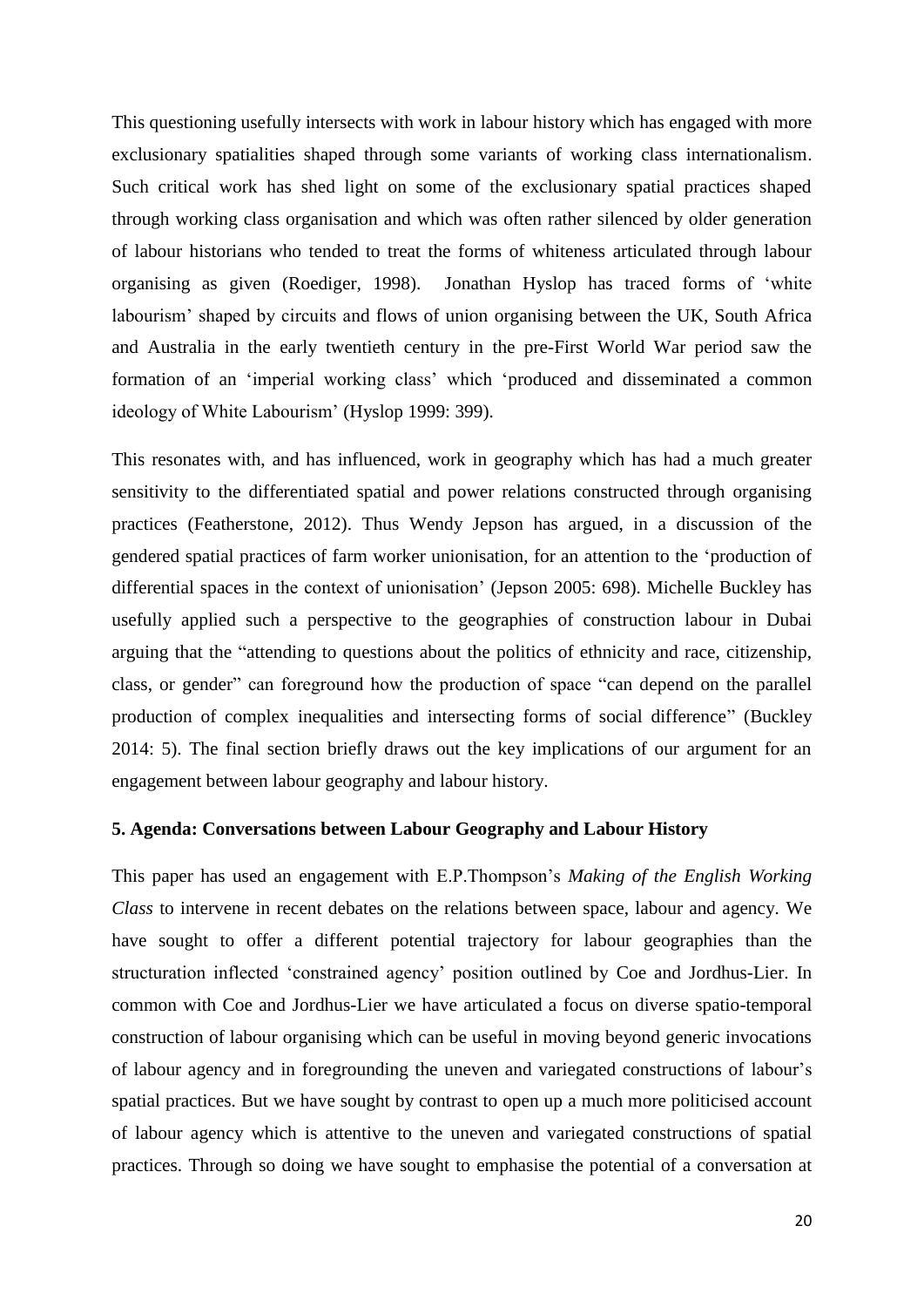the intersection of Thompsonian labour history and labour geography. In particular, we think this can address significant aspects of the politicised construction of agency, the spatial politics of labour and open up in methodological terms the ways in which labour is engaged with and understood. In this regard, we suggest the following key areas as being of particular significance in terms of areas of potential conversation and engagement between labour history and geography.

Firstly, we contend that a focus on the relation between agency and diverse spatial and temporal processes opens up possibilities for transcending labour geography's predominant focus on discrete disputes and events. This perspective can allow us to understand how labour organising and struggles can have effects beyond the immediate winning or losing of particular disputes and beyond a narrowly economic construction of work. This allows a concern with the political which is influenced by Thompson's focus in the *Making* on the role of working class actors in reshaping the terms on which the political was experienced and defined. This offers a more generative sense of political and labour agency than is implied by accounts which have been influenced by structuration theory, but is still sensitive to dynamic processes of conditioning. Such a focus on diverse spatial and temporal processes can also offer work in labour history resources for nuancing elements of accounts of space, place and agency.

Secondly, labour geographers, we would argue, have much to learn from emerging work in labour and subaltern histories which have sought to signal the importance of histories and geographies of transnational labour organising in different forms. In this regard, recent Thompsonian inspired work in social history has taken, and powerfully shaped the terms of, a transnational turn. The work of Peter Linebaugh and Marcus Rediker on the motley multiethnic rebellions and resistances that traversed the early modern Atlantic, are only the most influential of such work (Linebaugh and Rediker, 2000, see also Anderson, 2012, Ulrich, 2013).These debates share with work in labour geography a need to think in more careful terms about the spatial practices through which agency is constituted and there is much potential for engagements with the longstanding contributions to work by geographers on labour internationalism here (Castree, 1998, Cumbers et al, 2008, Herod, 2001). Thus Frykman et al argue that 'exploring the actions of sailors, laborers, convicts, and slaves and offering a fresh, sea-centred way of seeing the confluence between space, agency and political economy' (Frykman, et al, 2013: 4). The terms on which relations between space, agency and political economy are constructed and negotiated here, however, remains rather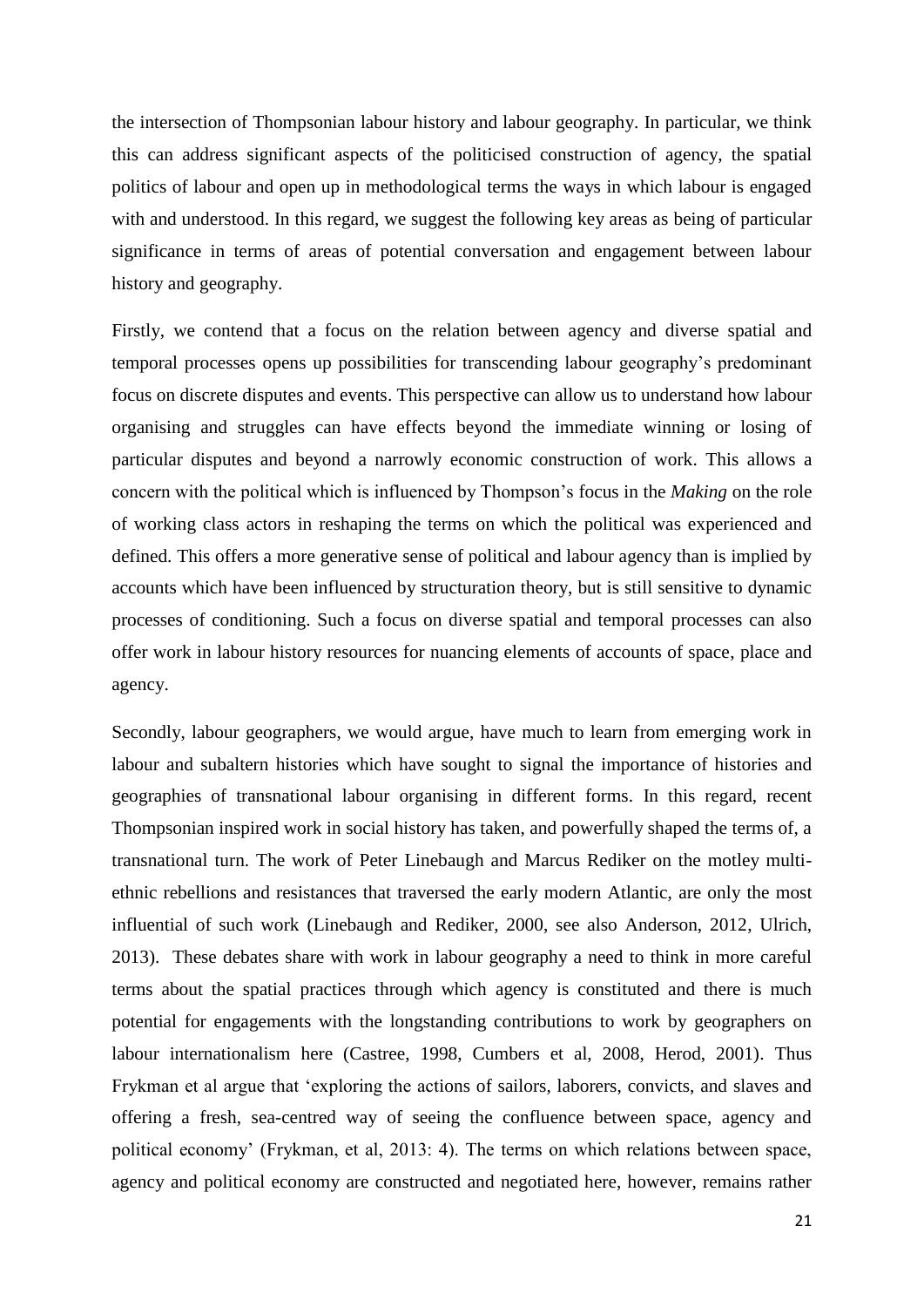broad and under-developed. There are key challenges and possibilities opened up by seeking to engage and draw out the particular spatial practices that shaped and reconfigured such relations.

Thirdly, this concern with the diverse spatial practices shaped through labour struggles and organising opens up an important focus on contested forms of 'experience' and exclusions shaped through labour organising. As the work of figures such as David Roediger and Jonathan Hyslop has emphasised forms of working class agency can have diverse and contested outcomes, rather than necessarily being progressive. Engaging critically with the terms on which labour agency is shaped, for example, in relation to the 'unequal spatial divisions of labour' that cut across contemporary European political and economic landscapes is particularly significant in this regard (Hadjimichalis and Hudson, 2014: 211). This also necessitates engaging more seriously with translocal processes of class formation and politics than those foregrounded in the *Making*. Here we have argued that engaging with the power relations through which such translocal processes are shaped can be important in recognising whose agency and experience is foregrounded in labour struggle and on what terms.

Fourthly, as we have argued through the paper, Thompson's work allows us to foreground the relations between struggle, antagonism and agency in ways which are arguably closed down by accounts drawing on the rather mechanistic linkages between structure and agency adopted by structuration theory. In particular we have foregrounded Thompson's understanding of class as a process forged through antagonisms. Returning to this stress on process is important in contexts where influential work such as Standing's account of the 'precariat' has reasserted more fixed categorisations of class in tandem with a rather narrow sense of classed experience and agency (see, Shildrick et al 2012, Standing, 2011). In this regard, we suggest that a key contribution of a conversation between labour geography and labour history can be around articulating a diverse focus on the spatial politics of labour in different conjunctures and contexts. This arguably opens up a more politicised sense of labour geography than some accounts which stress labour geography as a predominantly economic project. Articulating such a 'spatial politics of labour' is clearly a necessary and urgent task in the post-crisis context defined by the pulverising logics of austerity.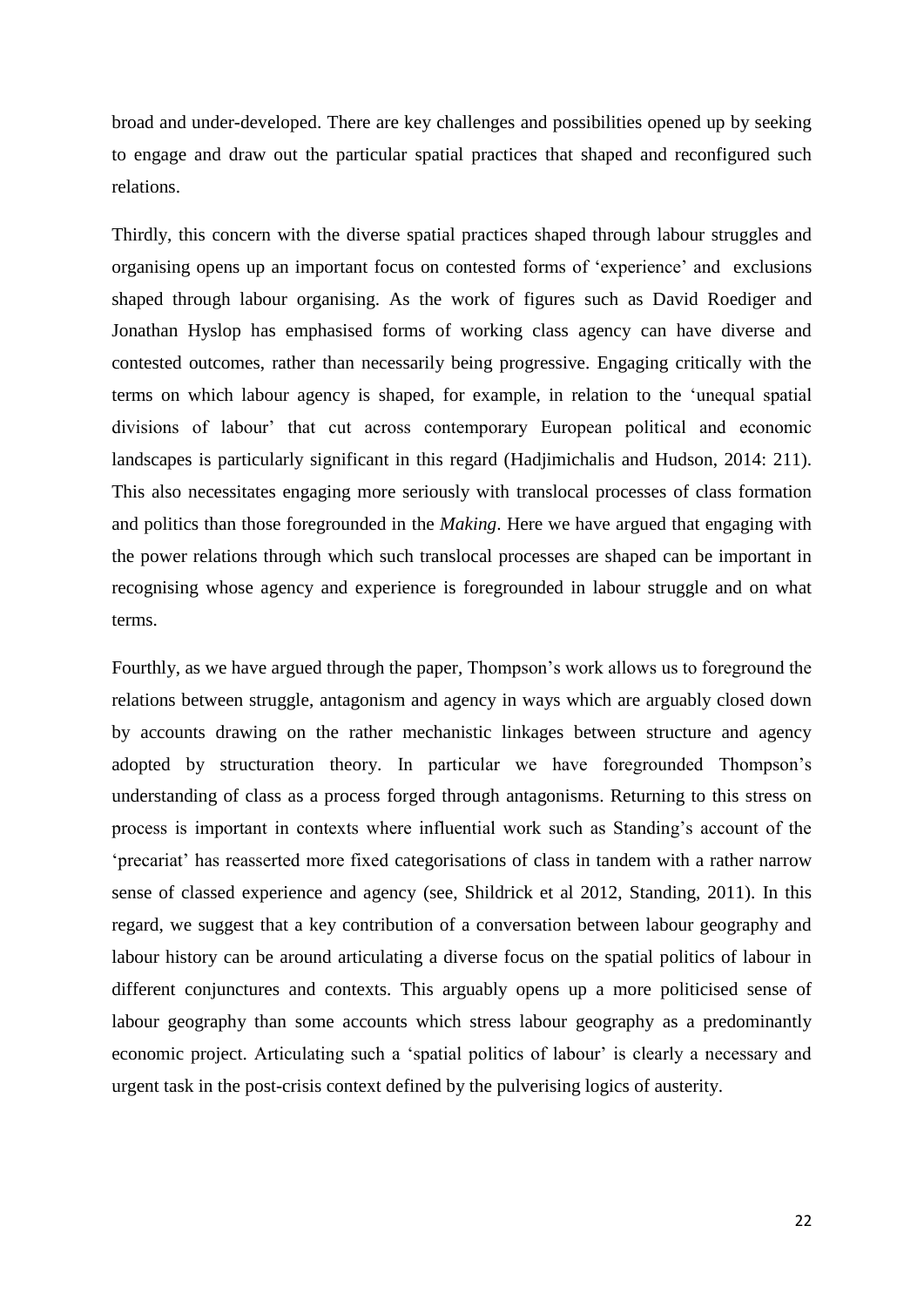## **Acknowledgements**

This paper was presented in a session on 'The Making of the English Working Class at 50: Space, Agency and History From Below' at the RGS-IBG in 2013 and we would like to thank Carl Griffin, Katrina Navickas and Neil Gray for their involvement in the session and the very useful comments of those present. We would also like to acknowledge comments on an earlier version of this paper from Danny Mackinnon and Diarmaid Kelliher and conversations with Andy Cumbers, Nicole Ulrich and Chris Philo. Thanks are also due to the helpful comments of three anonymous referees and the editorial guidance of Noel Castree. The responsibility for the arguments and any substantive errors is our own.

## **References**

Akomfrah, J. (2013) *The Stuart Hall Project.* London: British Film Institute.

Anderson, P. (1980) *Arguments Within English Marxism.* London: New Left Books.

Anderson, C. (2012) *Subaltern Lives: Biographies of Colonialism in the Indian Ocean World. 1790-1920* Cambridge: Cambridge University Press.

Bressey, C. (2014) Archival interventions: participatory research and public historical geographies. *Journal of Historical Geography* 46: 2, 102-104.

Bressey, C. (2011) Black women and work in England, 1880-1920. In Davis, M. (ed.) *Class and Gender in British Labour History.* Pontypool: Merlin Press, pp. 117-132.

Buckley, M. (2014) On the work of urbanization: migration, construction labor and the commodity moment. *Annals of the Association of American Geographers* 104: 2, 338-347.

Castree, N. (2000) Geographic scale and grass-roots internationalism: the Liverpool dock dispute, 1995-1998. *Economic Geography*, 73(3), 272-292.

Castree, N. (2007) Labour geography: a work in progress. *International Journal of Urban and Regional Research* 31(4), 853-862.

Chakrabarty, D. (1989) *Rethinking Working Class History: Bengal 1890-1940.* Princeton: Princeton University Press.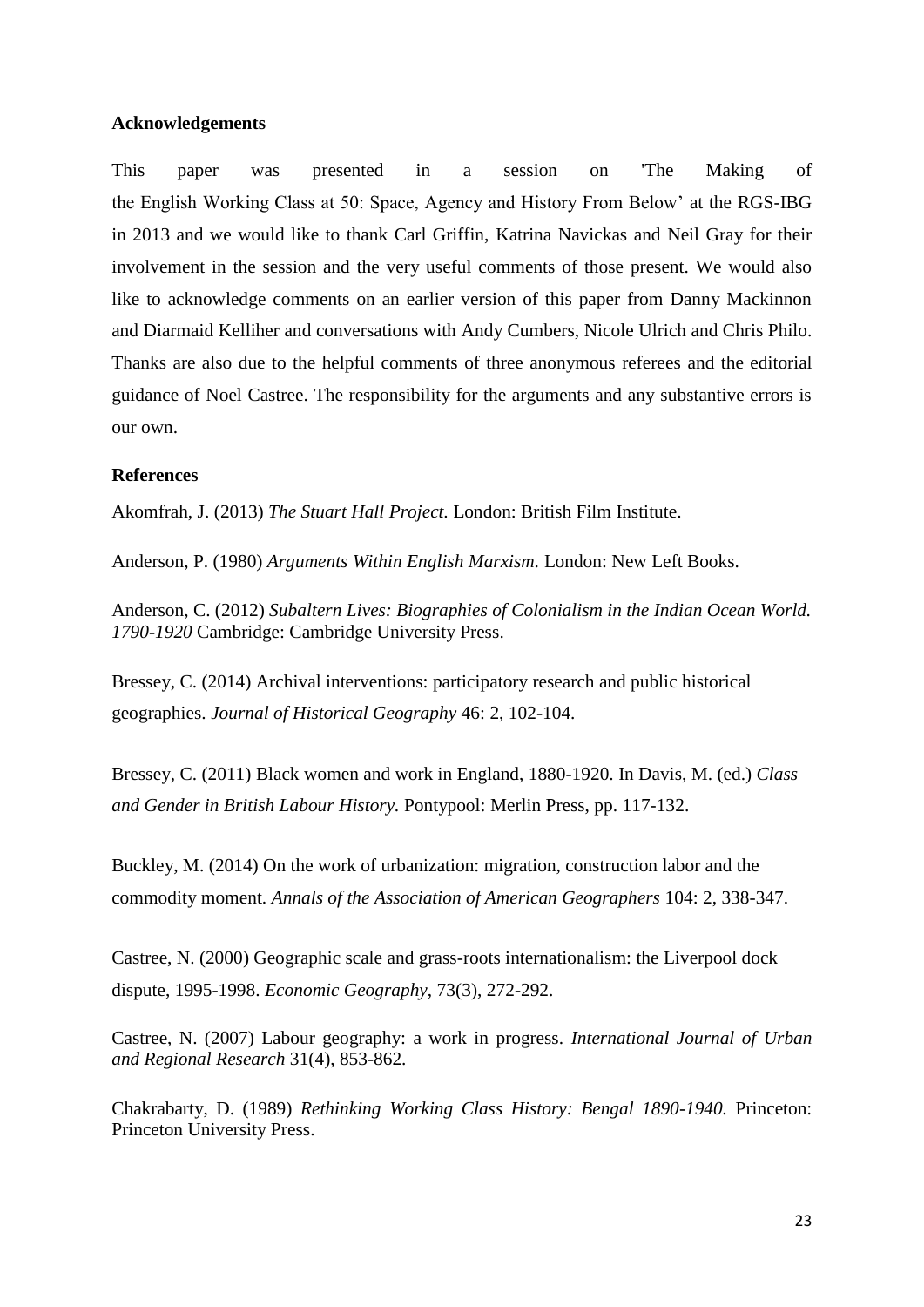Chakrabarty, D. (2013) Fifty Years of E P Thompson's The Making of the English Working Class. *Economic and Political Weekly* December 21, p. 24-26.

Chandavarkar, R. (2000) The Making of the Working Class': E.P. Thompson and Indian History. In Chaturverdi, V Ed: *Mapping Subaltern Studies and the Postcolonial*. London: Verso, pp. 50-72.

Chari, S. (2009) Photographing dispossession, forgetting solidarity: waiting for social justice in Wentworth, South Africa. *Transactions of the Institute of British Geographers* 34, 521- 540.

Chatterjee, P. (2004) *The Politics of the Governed*. Chichester, West Sussex: Columbia University Press.

Chaturvedi, B. and Gidwani, V. (2011) The Right to Waste: Informal Sector Recyclers and Struggles for Social Justice in Post-Reform India. In Kundu, A. and Peet, R. (eds) *India's New Economic Policy.* New York: Routledge, pp. 125-153.

Clark, A. (1996) *The Struggle for the Breeches: Gender and the Making of the British Working Class.* Berkeley: University of California Press.

Coe, N., Castree, N., Ward, K. and Samers, M. (2004) *Spaces of Work: Global Capitalism and Geographies of Labour* London: Sage.

Coe, N., Dicken, P. and Hess, M. (2008) Global production networks: realizing the potential. *Journal of Economic Geography* 8, 271–95.

Coe, N. and Jordhus-Lier, N. (2010a) Constrained agency? Re-evaluating the geographies of labour. *Progress in Human Geography* 35(2), 211-233.

Coe, N. and Jordhus-Lier, D. (2010b) Re-embedding the Agency of Labour. In Bergene A. Endresen, S. and Knutsen, H. (eds) *Missing Links in Labour Geography*. Aldershot: Ashgate, pp. 29-42.

Colls, R. (2013) Still relevant: the Making of the English Working Class. *Times Higher Education*. Available from: [http://www.timeshighereducation.co.uk/features/still-relevant](http://www.timeshighereducation.co.uk/features/still-relevant-the-making-of-the-english-working-class/2009137.fullarticle)[the-making-of-the-english-working-class/2009137.fullarticle.](http://www.timeshighereducation.co.uk/features/still-relevant-the-making-of-the-english-working-class/2009137.fullarticle) Last accessed  $2<sup>nd</sup>$  June, 2014.

Cumbers, A, Nativel, C and Routledge, P (2008) Labour agency and union positionalities in global production networks. *Journal of Economic Geography* 8, 369–387.

Cumbers, A,. Helms. G.and Swanson, K. (2010) Class, Agency and Resistance in the Old Industrial City. *Antipode* 41 (1), 46-73.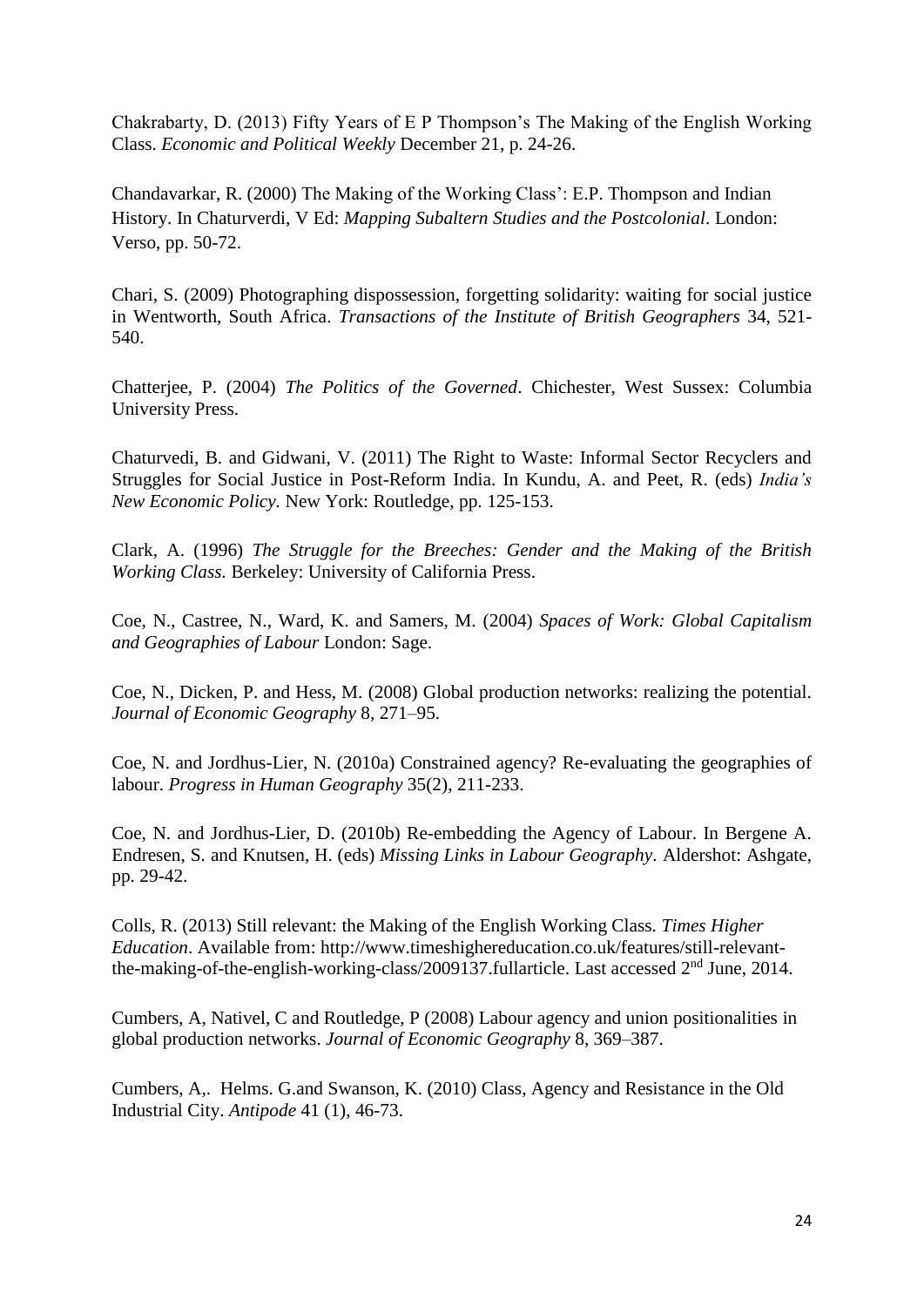Cumbers, A., Featherstone, D., Mackinnon, D., Ince, A and Strauss, K. (2015) Intervening in Globalisation: the Spatial Possibilities and Institutional Barriers to Labour's Collective Agency. *Journal of Economic Geography.* Issue and pagination to be decided.

Ellem, B. and McGrath-Champ, S. (2012) Labor geography and labor history: insights and outcomes from a decade of cross-disciplinary dialogue. *Labor History* 53 (3), 355-372.

Epstein, J. (2003) *In Practice: Studies in the Language and Culture of Popular Politics in Modern Britain.* Stanford: Stanford University Press.

Featherstone, D.J. (2008) *Resistance, Space and Polical Identities.* West Sussex: Wiley-Blackwell.

Featherstone, D.J. (2012) *Solidarity: Hidden Histories and Geographies of Internationalism.* London: Zed Books.

Featherstone, D.J. (2013) "We Will Have Liberty and Equality in Ireland": The Contested Geographies of Irish Democratic Cultures in the 1790s. *Historical Geography* 41, 120-136.

Frykman, N., Anderson, C., Heerma van Voss, L. and Rediker, M. (2013) Mutiny and Maritime Radicalism in the Age of Revolution: An Introduction. *International Review of Social History* 58, S21, 1-14.

Giddens, A. (1979) *Central Problems in Modern Social Theory: Action, Structure and Contradiction in Social Analysis* London: Macmillan.

Giddens, A. (1987) Out of the Orrery: E.P. Thompson on consciousness and history. In *Social Theory and Modern Sociology* Cambridge: Polity Press, pp. 203-224.

Gilroy, P. (1993) *The Black Atlantic – Modernity and Double Consciousness*. Verso: London.

Gregory, D. (1982) *Regional Transformation and Industrial Revolution: A Geography of the Yorkshire Woollen Industry.* Cambridge: Cambridge University Press.

Griffin, C. (2012) *The Rural War.* Manchester: Manchester University Press.

Guha, R. (1983) *Elementary Aspects of Peasant Insurgency in Colonial India.* Oxford: Oxford University Press.

Hadjimichalis, C. and Hudson, R. (2014) Contemporary Crisis Across Europe and the Crisis of Regional Development Theories. *Regional Studies* 48: 1, 208-218.

Hall, C. (2000) The rule of difference: gender, class and empire in the making of the 1832 Reform Act. In Blom, I., Hageman, K., and Hall, C. (eds.) *Gendered Nations: Nationalisms and Gender Order in the Long Nineteenth Century.* Oxford: Berg, pp. 107-136.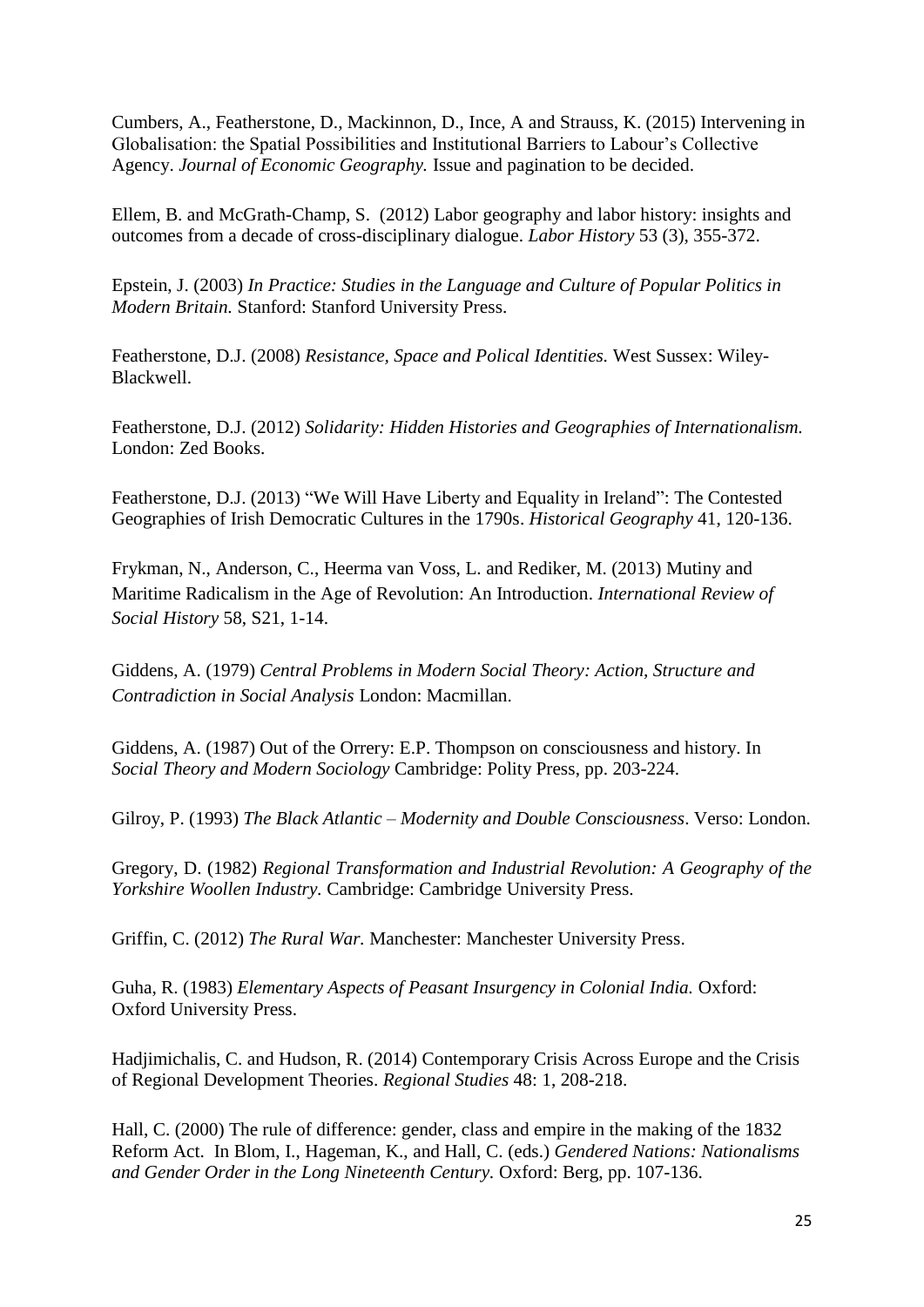Harvey, D. (1985) *Consciousness and the Urban Experience.* Oxford: Basil Blackwell.

Harvey, D. (1982) *Limits to Capital.* Oxford: Basil Blackwell.

Herod, A. (1998a) The spatiality of labor unionism: a review essay. In: Herod, A. (ed.) *Organizing the Landscape: Geographical Perspectives on Labor Unionism*. University of Minnesota Press: Minneapolis, pp. 1–36.

Herod, A. (1998b) 'Geographic Mobility, Place and Cultures of Labour Unionism' in Herod, A. (ed.) *Organizing the Landscape: Geographical Perspectives on Labor Unionism*. Minneapolis: University of Minnesota Press, pp. 123-128.

Herod, A. (2001) *Labor Geographies.* New York: Guilford Press.

Hobsbawm, E. [1952] (1998) Machine Breakers. In *Uncommon People: Resistance, Rebellion and Jazz.* London: Abacus, pp. 6-22.

Hobsbawm, E.J. (1984) *Worlds of Labour: Further Studies in the History of Labour*. London: Weidenfield and Nicolson.

Hobsbawm, E.J. (1959) *Primitive Rebels.* Manchester: Manchester University Press.

Hyslop, J. (1999) The Imperial Working Class Makes Itself 'White': White Labourism in Britain, Australia, and South Africa Before the First World War. *Journal of Historical Sociology* 12 (4), 398-421.

Ince, A., Featherstone, D.J., Cumbers, A., Mackinnon, D. and Strauss, K. (2015) British Jobs for British Workers? Negotiating Work, Nation and Globalisation through the Lindsey Oil Refinery Disputes. *Antipode* 47: 1, 139-157.

Jepson, W. (2005) Spaces of labor activism, Mexican American women and the farm worker movement in Texas's Lower Rio Grande valley. *Antipode* 37 (4), 679-702.

Jessop, B. (2001) Institutional re(turns) and the strategic-relational approach. *Environment and Planning A* 33 (7), 1213-1235.

Kelliher, D. (2014) Solidarity and Sexuality: Lesbians and Gays Support the Miners 1984-5. *History Workshop Journal* 77 (1), 240-262.

Kenny, M. (1995) *The First New Left: British Intellectuals After Stalin.* London: Lawrence and Wishart.

Kettle, M. (1997) Asking the Questions. In Cohen, P. (ed.) *Children of the Revolution: Communist Childhood in Post-War Britain* London: Lawrence and Wishart, pp. 179-187.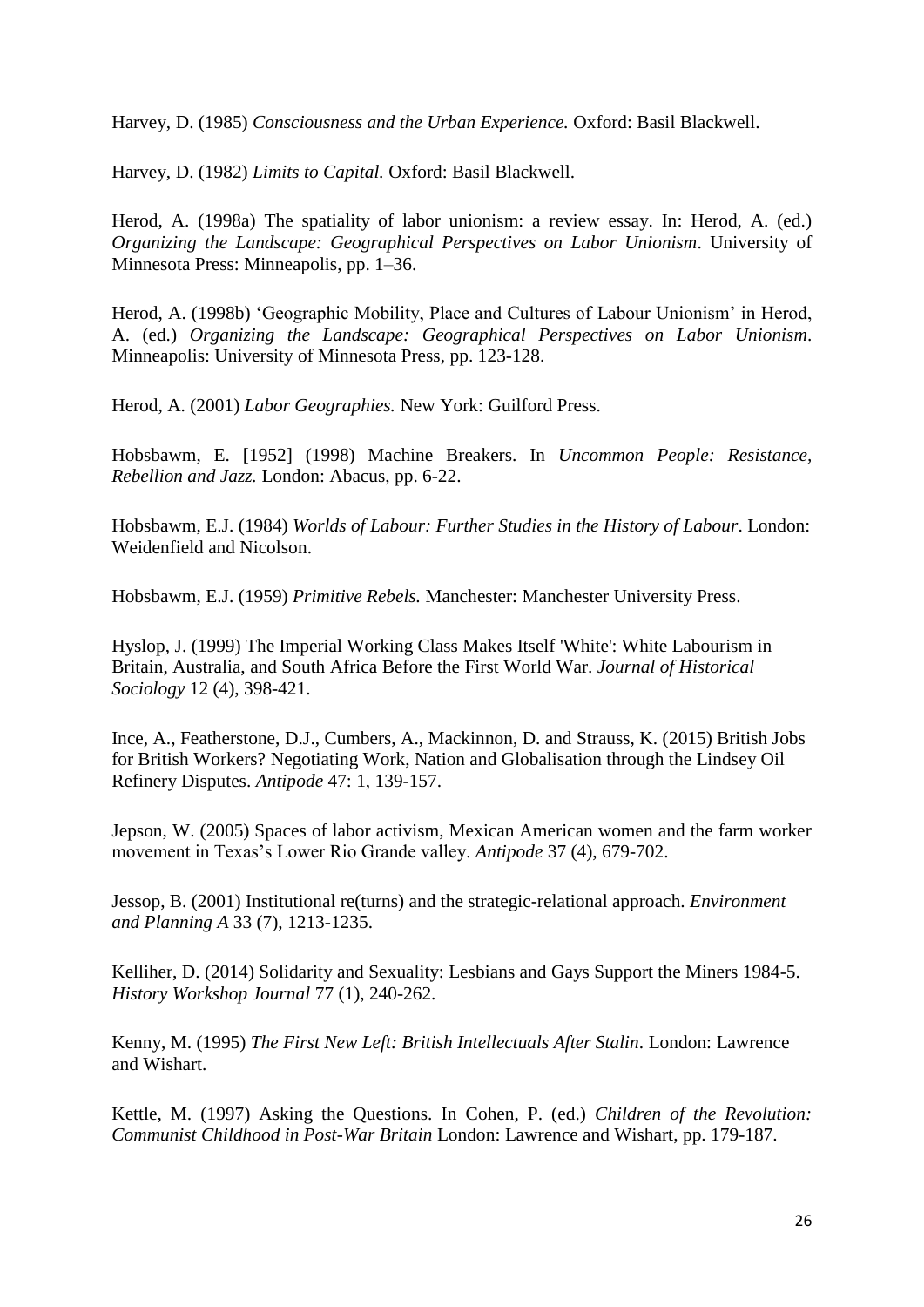Linebaugh, P. (1986) What if C.L.R. James had met E.P. Thompson in 1792? In Buhle, P. (ed.) *C.L.R. James: His Life and Work*, London: Allison and Busby, pp. 212-219.

Linebaugh, P. (1992) *The London Hanged.* Cambridge: Cambridge University Press.

Linebaugh, P. and Rediker, M. (2000) *The Many Headed Hydra: Sailors, Slaves and Commoners and the Hidden History of the Revolutionary Atlantic.* London: Verso.

Linebaugh, P. (2014) *Stop Thief! The Commons, Enclosures and Resistance.* Oakland: PM Press.

McDowell, L. (2013) *Working Lives: Gender, Migration and Employment in Britain, 1945- 2007.* Chichester: Wiley Blackwell.

McDowell, L. (2015) Roepke Lecture in Economic Geography- the Lives of Others: Body Work, the Production of Difference and Labor Geographies. *Economic Geography* 91(1), 1- 23.

Massey, D. (2005) *For Space*. London, Sage.

Massey, D. (2011) *Landscape/space/politics: an essay.* Available from: [http://thefutureoflandscape.wordpress.com/landscapespacepolitics-an-essay/.](http://thefutureoflandscape.wordpress.com/landscapespacepolitics-an-essay/) Last accessed: 5<sup>th</sup> June 2014.

May, J., Wills, J., Datta, K., Evans, Y., Herbert, J. and Mcllwaine, C. (2006) Keeping London working: global cities, the British state and London's new migrant division of labour. *Transactions of the Institute of British Geographers* 37 (2), 151-167.

Mann, G. (2007) *Our Daily Bread: Wages, Workers and the Political Economy of the American West.* Durham, NC: University of North Carolina Press.

Mitchell, D. (2011) Labor's Geography: Capital, Violence, Guest Workers and the Post-World War II Landscape. *Antipode* 43 (2), 563-595.

Navickas, K. (2013) Thompson and a Sense of Place in the West Riding of Yorkshire. Paper presented at *RGS IBG 2013* conference.

Navickas, K. (2011) Luddism, Incendiarism and the Defence of Rural 'Task-scapes' in 1812. *Northern History* XLVIII (1), 59-73.

Palmer, B.D. (1994) *E.P.Thompson: Objections and Oppositions.* London: Verso.

Pearson, R., Anitha, S. and McDowell, L. (2012) Striking Issues: from labour process to industrial dispute at Grunwick and Gate Gourmet. *Industrial Relations Journal* 41(5), 408- 428.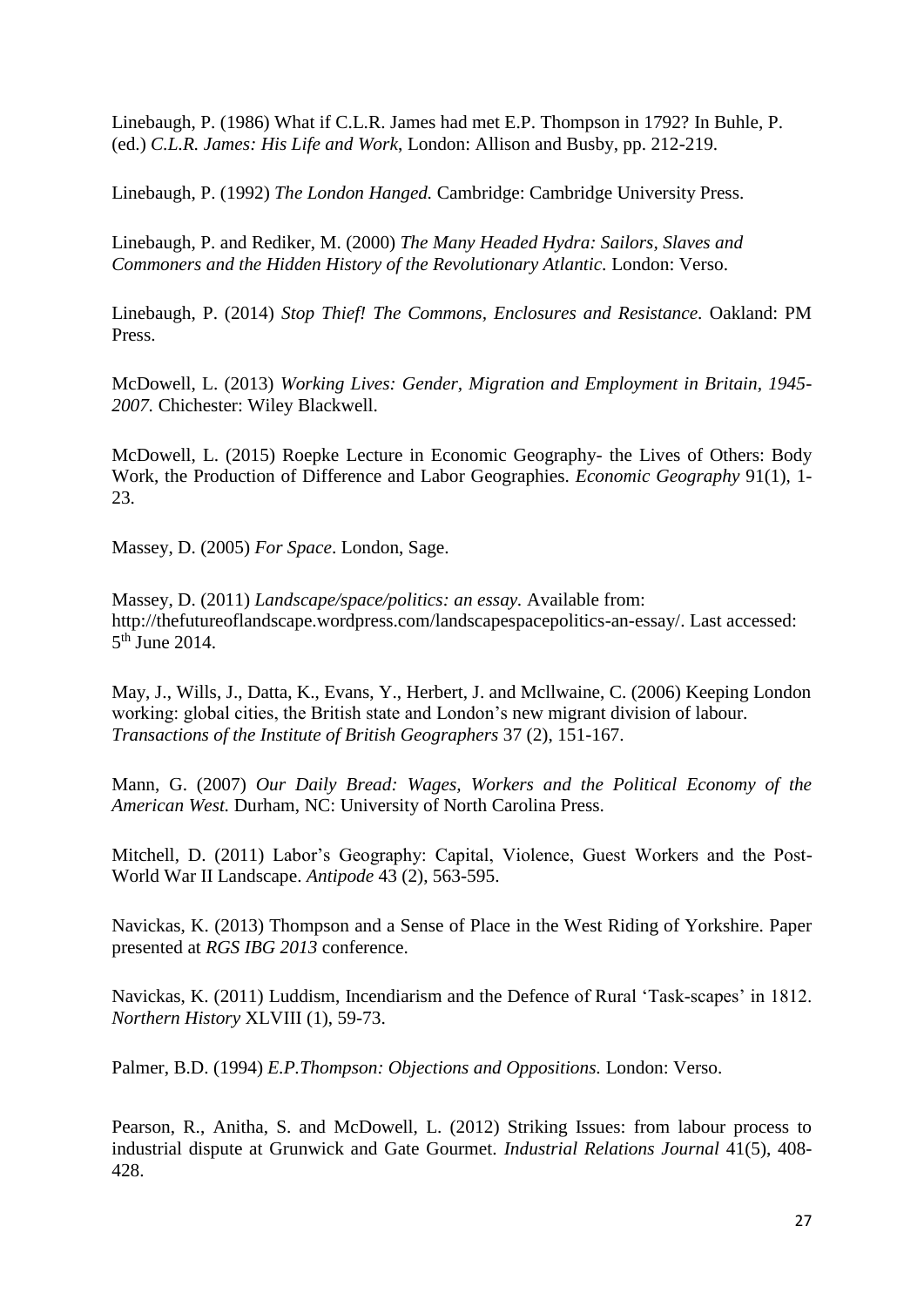Peck, J. (2013) Making Space for Labour, In Featherstone, D. and Painter, J. (eds.) *Spatial Politics: Essays for Doreen Massey.* Chichester: Wiley-Blackwell, pp. 99-114.

Rancière, J. (1994) *The Names of History: On the Poetics of Knowledge.* Minneapolis: University of Minnesota Press.

Rancière, J. (1999) *Disagreement: Politics and Philosophy*. Minneapolis: University of Minnesota Press.

Randall, A. (1982) The shearmen and the Wiltshire outrages of 1802: trade unionism and industrial violence. *Social History* 7 (3), 283-304.

Robertson, I. (2013) *Landscapes of Protest in the Scottish Highlands after 1914: the Later Highland Land Wars.* Aldershot: Ashgate.

Roediger, D. (1994) *Towards the Abolition of Whiteness: Essays on Race, Politics and Working Class History.* London: Verso.

Roediger, D. (1999) *Wages of Whiteness.* Second Edition London: Verso.

Rogaly, B. (2009) Spaces of work and everyday life: labour geographies and the agency of unorganised temporary migrant workers. *Geography Compass* 3(6), 1975-1987.

Rosaldo, R. (1990) Celebrating Thompson's heroes: social analysis in history and anthropology. In Kaye, H. and McClelland, K. (eds.) *E.P. Thompson: Critical Perspectives*. Philidelphia: Temple University Press, pp. 103-124.

Routledge, P. and Cumbers, A. (2009) *Global Justice Networks: Geographies of Transnational Solidarity.* Manchester University Press: Manchester, UK.

Rutherford, T. (2010) A Review and Critique of Labour Geography. *Geography Compass* 4 (7), 468-477.

Samuel, R. (1994) *Theatres of Memory.* London: Verso.

Sarkar, S. (1997) *Writing Social History.* New Delhi, India: Oxford University Press.

Scholz, T. and Liu, L. (2007) *From Mobile Playgrounds to Sweatshop City.* New York: the Architectural League of New York.

Scott, J. (1999) *Gender and the Politics of History.* Chichester, West Sussex: Columbia University Press.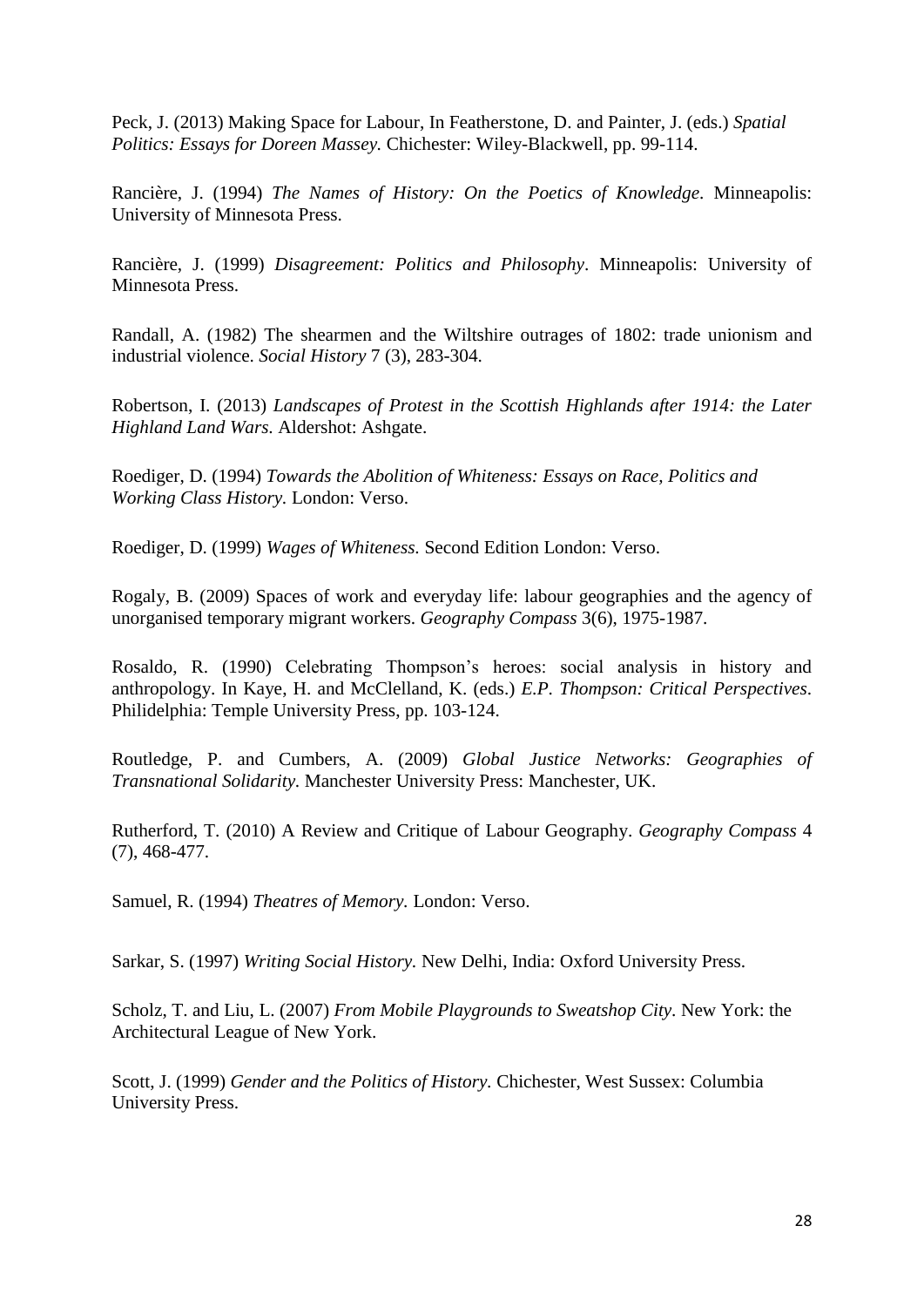Searby, P., Rule, M. and Malcolmson, R. (1993) Edward Thompson as a Teacher: Yorkshire and Warwick. In Rule, M. and Malcolmson, R. (eds.) *Protest and Survival*, *Essays for E.P Thompson.* New York: New York Press, pp 1-23.

Sewell Jr, W. (1990) How Classes are Made: Critical Reflections on E.P. Thompson's Theory of Working Class Formation. In Kaye, H. and McClelland, K. (eds.) *E.P. Thompson: Critical Perspectives*, Philadelphia: Temple University Press, pp.78-102.

Shildrick, T., MacDonald, R., Webster, C. and Garthwaite, K. (2012) *Poverty and Insecurity: Life in Low-pay, No-pay Britain.* Bristol: Policy Press.

Standing, G. (2011) *The Precariat.* London: Bloomsbury Academic.

Thompson, E.P. (1967) Time, Work-Discipline, and Industrial Capitalism. *Past and Present* 38, 56-97.

Thompson, E.P. (1968) *The Making of the English Working Class.* London: Penguin.

Thompson, E.P. (1978) The *Poverty of Theory.* London: The Merlin Press.

Thompson, E.P. [1960] (1994) Homage to Tom Maguire. In Thompson, E.P. (ed.) *Persons and Polemics.* London: Merlin Press, pp.23-65.

Thompson, E.P. [1963] (2014) Where are we now? In *E.P.Thompson and the Making of the New Left: Essays and Polemics* (ed.) Winslow, C. London: Lawrence and Wishart, 215-248.

Todd, S. (2013) History from below: Modern British Scholarship. In *The Future of History From Below: An Online Symposium.* Hailwood, M. and Waddell, B. (eds.) Available from: [http://manyheadedmonster.wordpress.com/history-from-below/.](http://manyheadedmonster.wordpress.com/history-from-below/) Last accessed: 27<sup>th</sup> June 2014.

Tufts, S. (1998) Community unionism in Canada and labour's (re)organizing of space. *Antipode* 30 (3), 227–50.

Tufts, S. and Savage, L. (2009) Labouring geography: Negotiating scales, strategies and future directions. *Geoforum* 40, 945-948

Ulrich, N. (2013) Internationalism Radicalism, Local Solidarities: the 1797 mutinies in Southern African waters. *International Review of Social History* 58: S21, 61-85.

Waterman, P. and Wills, J. (2001) Space, Place and the New Labour Internationalisms: Beyond the Fragments? *Antipode* 33 (3), 306-311.

Wells, R. (1983) *Insurrection: the British Experience 1795-1803.* Gloucester: Alan Sutton.